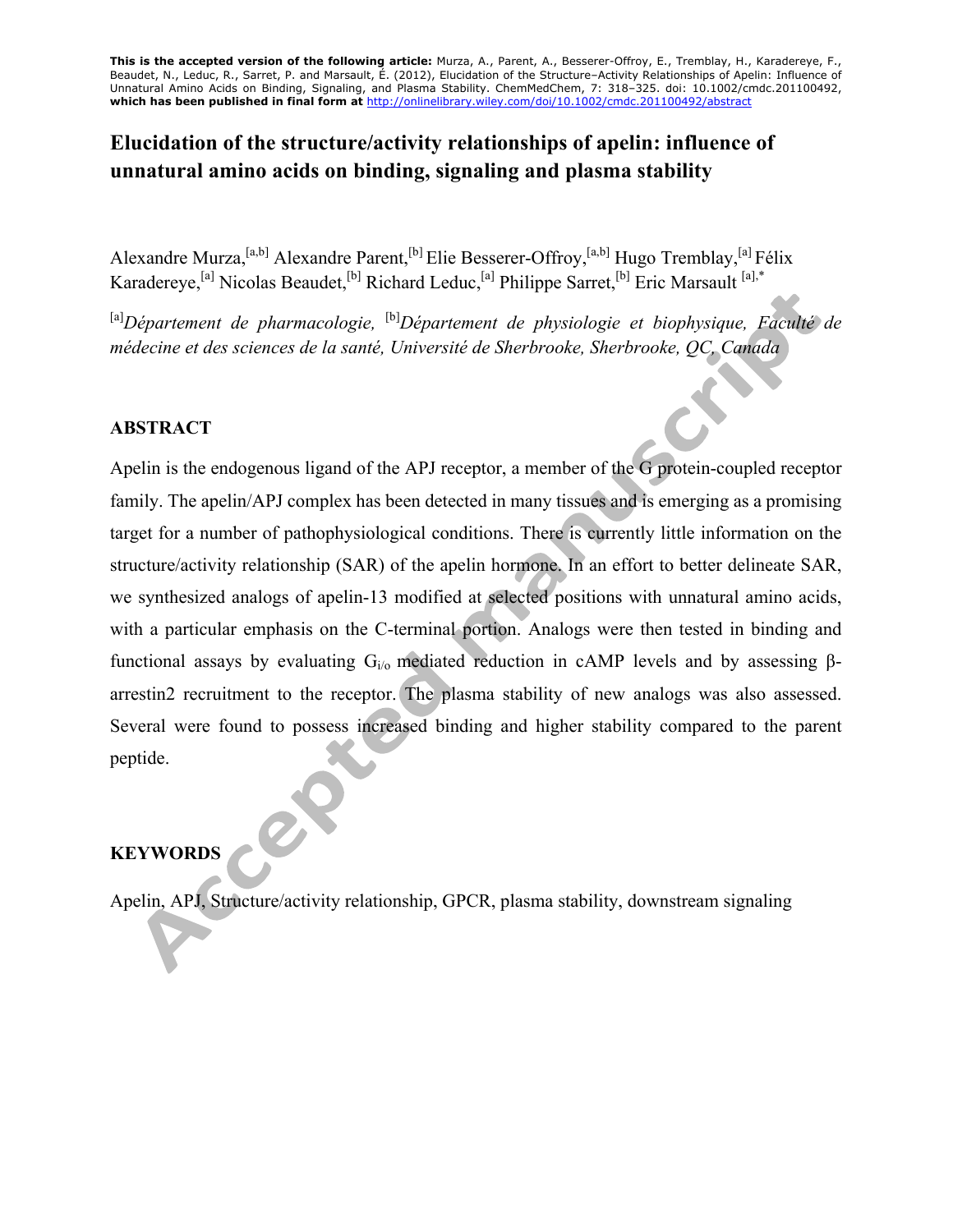### **TABLE OF CONTENTS**



The SAR of apelin-13 with the APJ receptor was evaluated by D-scan, replacement of Phe<sup>13</sup> and Pro<sup>12</sup> and the central portion with selected unnatural amino acids. The activity of analogs was tested in binding and functional assays on the Gi and β-arrestin2 pathways, and their stability in plasma assessed.

Accepted 1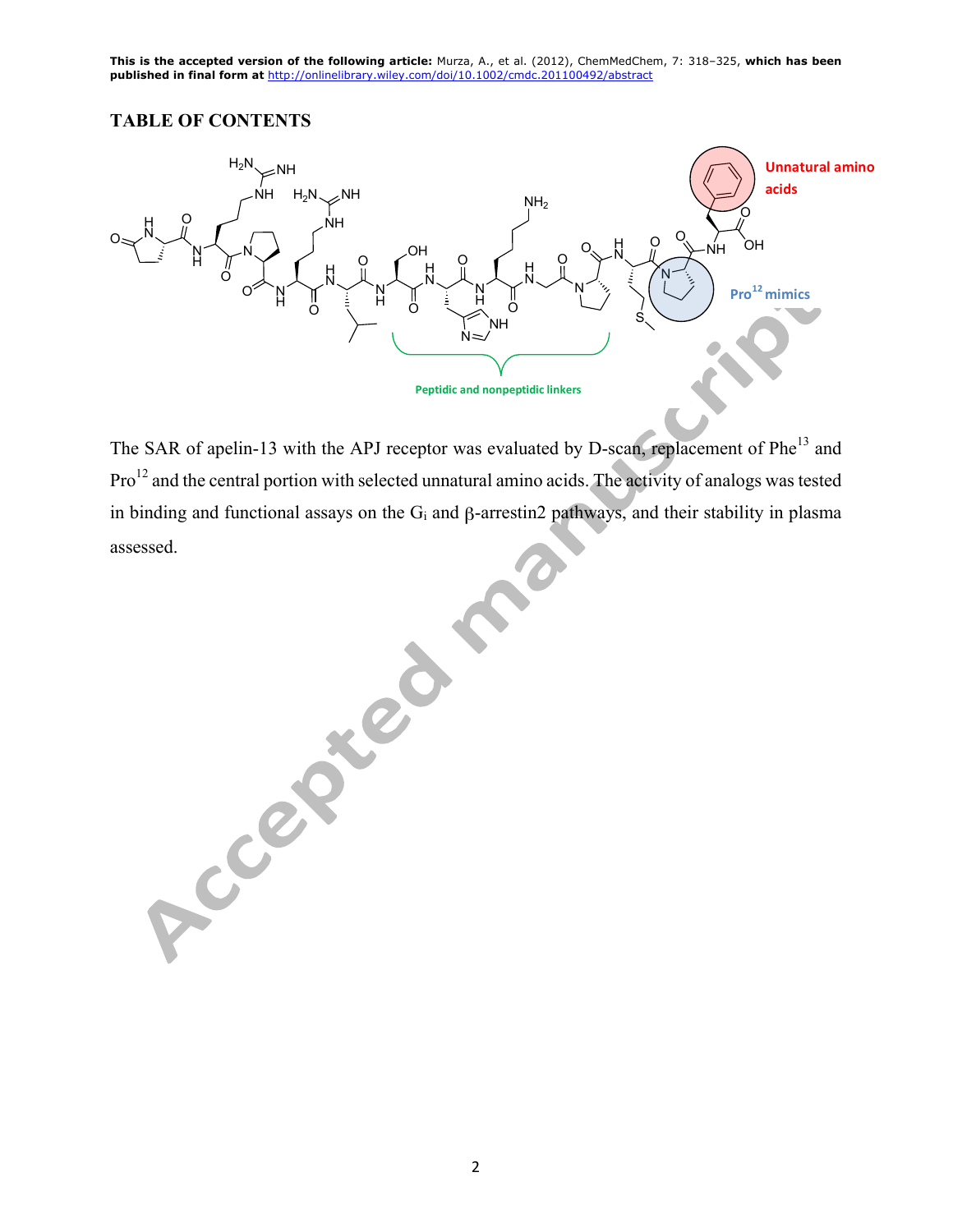#### **INTRODUCTION**

The apelin receptor (angiotensin receptor like-1; APJ) was cloned in 1993<sup>[1]</sup> and later deorphanized when its endogenous ligand, apelin, was isolated from bovine stomach extracts by Tatemoto *et al.*   $^{[2]}$ . The apelin/APJ system has since been detected in many peripheral tissues such as heart, kidney, pancreas and lungs, as well as in the central nervous system, suggesting diverse roles in human physiology  $[3-14]$ . In the past decade, several studies have confirmed the involvement of apelin peptides in various normal and pathological conditions, including cardiovascular, metabolic, gastrointestinal diseases, tumor angiogenesis, hypoxia, and HIV infection [15-24]. The pathophysiological roles and potential applications of the apelin/APJ system are the subject of a growing body of literature and were reviewed recently  $[25]$ .

The APJ receptor belongs to the rhodopsin-like G protein-coupled receptor (GPCR) family and shares a high homology with the angiotensin 1 receptor  $(AT1R)^{[1]}$ . Activation of the apelin receptor triggers intracellular signaling pathways through  $G_{i/\sigma}$ - and  $G_{\sigma}$ -mediated coupling [26, 27], leading to the reduction of cAMP production, release of internal calcium stores, and activation of mitogenactivated protein-kinases (ERK1/2) and phospholipase  $\overline{C}^{[28, 29]}$ . The activated APJ receptor also recruits both β-arrestin1 and β-arrestin2 and internalizes through different trafficking routes  $^{[30]}$ .

Following proteolysis, apelin peptides of different lengths are produced, of which apelin-36, -17, - 13 (or its pyroglutamate analog Pyr<sup>1</sup> -apelin-13 **[Figure 1]**) are the most predominant; these different forms have been investigated in several contexts. In terms of structure, Langelaan *et al.* <sup>[31]</sup> thoroughly studied the solution conformations of apelin-17 and demonstrated that the peptide does not possess α-helical or β-sheet secondary structure as revealed by circular dichroism (CD) spectroscopy. They also reported that the  $Arg^2$ -Pro<sup>3</sup>-Arg<sup>4</sup>-Leu<sup>5</sup> segment adopts a more ordered structure as shown by two-dimensional nuclear magnetic resonance spectroscopy (2D NMR)<sup>[31]</sup>. This observation and that from the alanine scan (see below) was exploited by Macaluso *et al.* and by Hamada *et al*. to design macrocyclic APJ agonists and antagonists<sup>[32-34]</sup>. In terms of Structure-Activity Relationships (SAR), Medhurst *et al.* reported a detailed alanine scan performed on Pyr<sup>1</sup>apelin-13<sup>[26]</sup>, pinpointing key residues involved in APJ receptor binding (Pyr<sup>1</sup>-apelin-13: Pyr<sup>1</sup>- $Arg<sup>2</sup>-Pro<sup>3</sup>-Arg<sup>4</sup>-Leu<sup>5</sup>-Ser<sup>6</sup>-His<sup>7</sup>-Lys<sup>8</sup>-Gly<sup>9</sup>-Pro<sup>10</sup>-Met<sup>11</sup>-Pro<sup>12</sup>-Phe<sup>13</sup>)$  and in activation of the G<sub>i/o</sub> pathway. Indeed, substitutions of  $Arg<sup>2</sup>$  and Leu<sup>5</sup> were shown to lead to a 1.7 log decrease in binding and second messenger coupling  $[23, 26]$ , consistent with a role as potential pharmacophoric residues.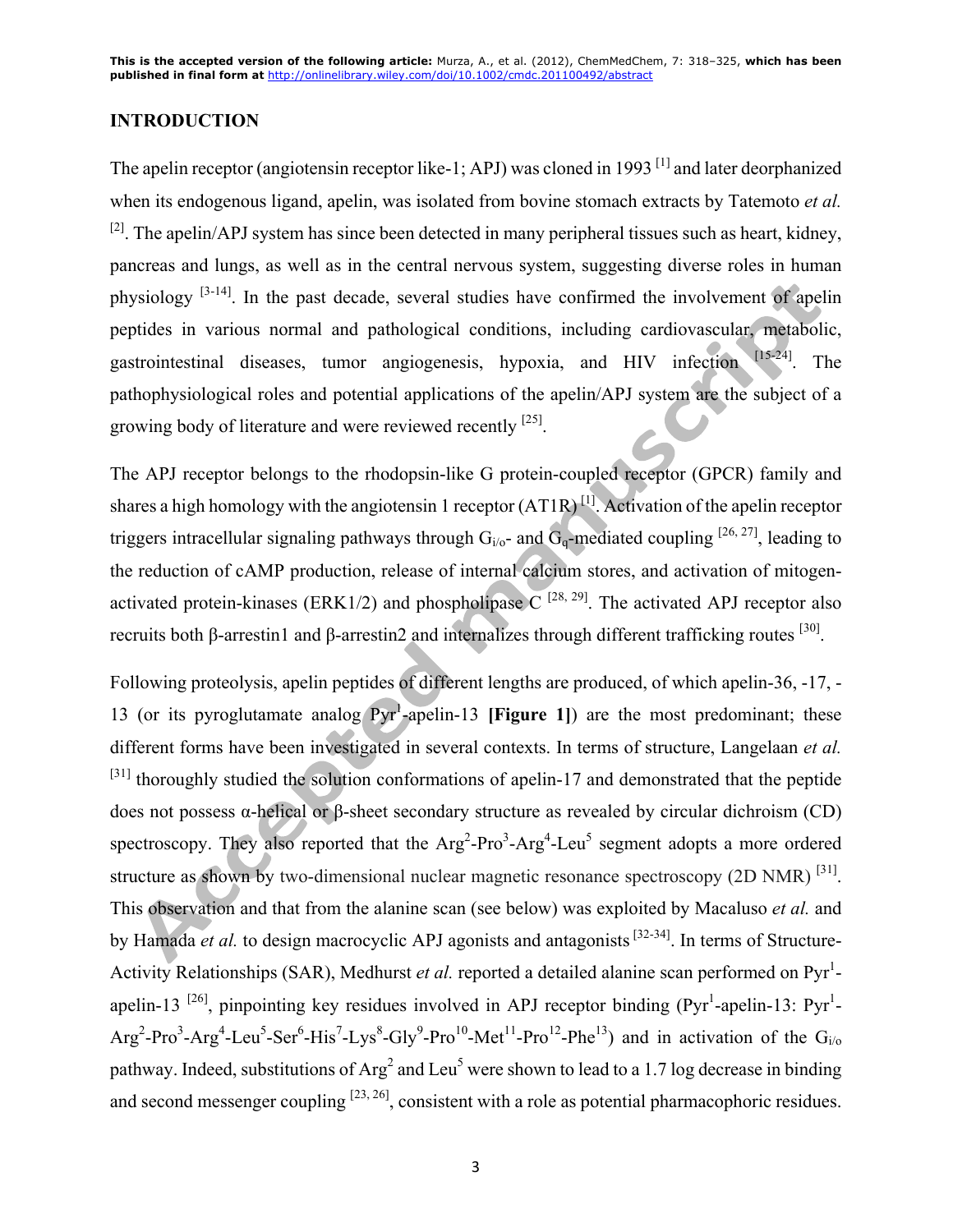This is also in agreement with the higher level of order of this segment of the peptide  $[31]$ . Additionally, truncation of the N-terminal end resulted in a marked decrease in both affinity and efficacy, in agreement with the pharmacophore model proposed by Itturioz *et al.* who recently reported the first non-peptidic APJ agonist E339-3D6 ( $IC_{50}$  430 nM) <sup>[35]</sup>. This molecule, which contains a tricationic moiety coupled to a polyaromatic fluorophore through a flexible hydrophobic spacer, is thought to interact with the APJ receptor via two distant epitopes. On the one hand, these interactions involve cationic residues  $Arg<sup>2</sup>$  and  $Arg<sup>4</sup>$  in the N-terminal of the peptide ( $Arg<sup>2</sup>$ -Pro<sup>3</sup>-Arg<sup>4</sup>-Leu<sup>5</sup>) and residues Asp<sup>184</sup> and Asp<sup>282</sup> of the APJ receptor, and on the other hand a hydrophobic,  $\pi$ -stacking type interaction between the C-terminal Phe<sup>13</sup> residue and a polyaromatic pocket deep in the transmembrane domain involving residues  $Trp^{152}$ ,  $Trp^{259}$  and Phe<sup>255</sup> of the APJ receptor  $^{[36]}$ . Finally, apelin is hydrolyzed by the angiotensin-converting enzyme 2 (ACE-2), which cleaves the peptide between residues  $Pro^{12}$  and  $Phe^{13}$ , resulting in a half-life inferior to 1 min  $^{[37]}$ .

Based on these observations, our aim was to better delineate Structure-Activity Relationships (SAR) of apelin and the APJ receptor with respect to binding and functional efficacy on the  $G_i/_{0}$ and the β-arrestin2 signaling pathways. Toward this end, we first performed a (D)-scan on every position, then focused on the C-terminal segment by replacing selected residues by unnatural amino acids. Modifications to the central portion of the peptide were also performed with nonpeptidic

residues. Finally, plasma stability of the new synthesized analogs was assessed.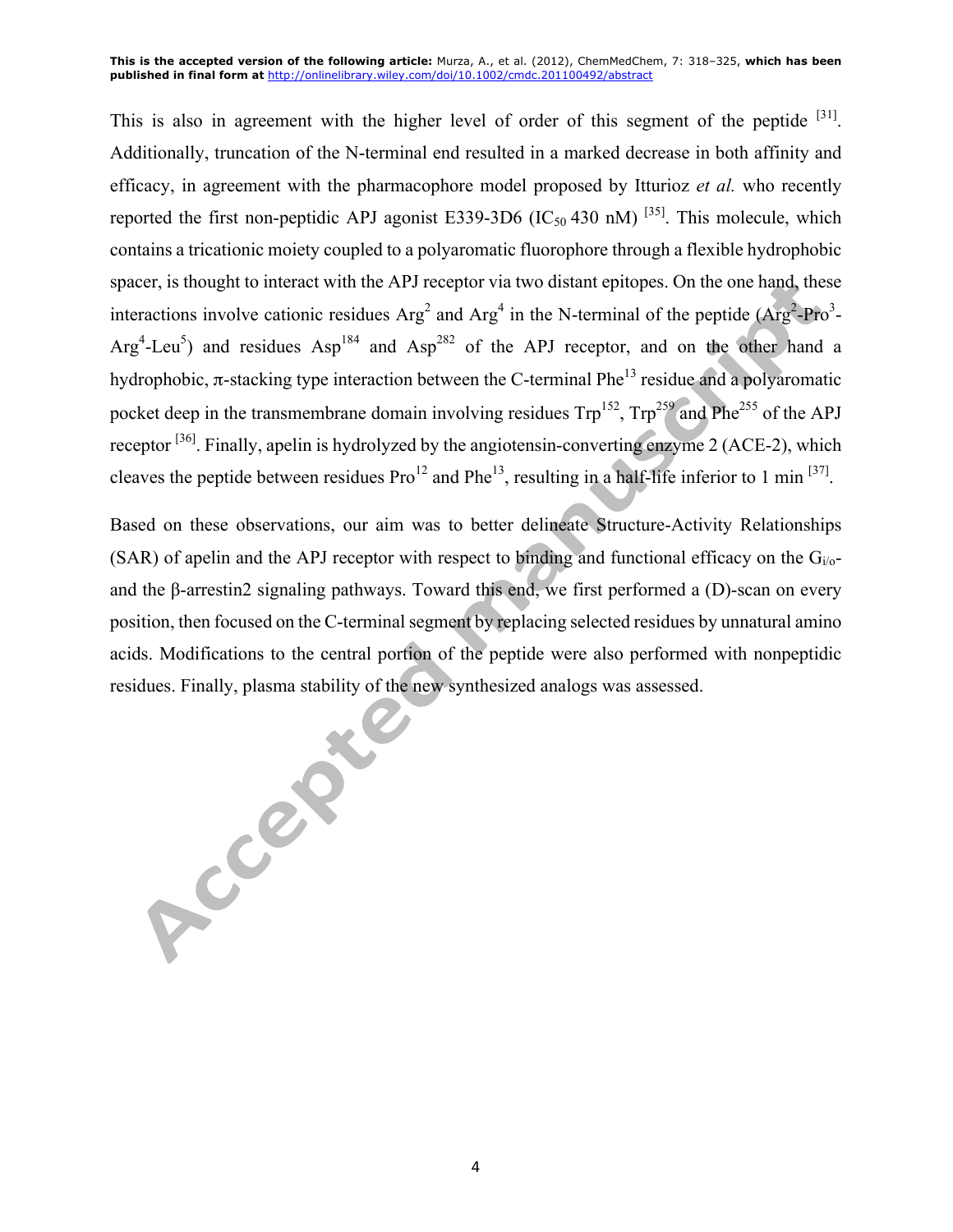#### **RESULTS AND DISCUSSION**

#### **D-scan**

In order to better understand the role of each residue of apelin-13 and as a complement to the reported alanine scan data <sup>[26]</sup>, we performed a systematic replacement of each residue by its Disomer **[Table 1]**. Every compound was tested in a 7-point curve radioligand binding assay to determine its  $IC_{50}$  value, and in a cyclic adenosine monophosphate (cAMP) accumulation assay at a single concentration of 10  $\mu$ M to confirm its agonist activity. First, single substitution of Pro<sup>12</sup>, Met<sup>11</sup>, Leu<sup>5</sup> and Pyr<sup>1</sup> by their D-analogs  $(3, 4, 9, \text{ and } 13)$ , respectively) resulted in mild decrease in binding compared to the native peptide  $Pyr<sup>1</sup>$ -apelin-13 (Ape13). These results suggest that the residue Pro<sup>12</sup> is likely not critical to impose rigidity on the C-terminal end of the peptide. While results on Met<sup>11</sup> and Pyr<sup>1</sup> confirm their limited role for receptor interaction as previously reported with the Ala scan  $^{[26]}$ , inversion of configuration on residues Leu<sup>5</sup> and Phe<sup>13</sup> led to a modest decrease in binding (9 and 2,  $IC_{50}$  61 and 109 nM, respectively) compared to Pyr<sup>1</sup>-apelin-13 ( $IC_{50}$ 5.7 nM). In contrast, inversion of configuration on the central amino acids Ser<sup>6</sup>, His<sup>7</sup> and Lys<sup>8</sup> induced a significant 50- to 100-fold decrease in binding (analogs **6, 7, 8**). These results, which contrast with those of the Ala scan  $^{[26]}$ , suggest that although side chains of Ser<sup>6</sup>-His<sup>7</sup>-Lys<sup>8</sup> may not interact directly with the receptor, inversion of their configuration possibly changes the basal conformation of the peptide and imposes a rearrangement of the skeletton upon binding, accompanied by a significant entropic penalty  $^{[38]}$ . Unlike Pro<sup>12</sup>, the inversion of configuration of Pro<sup>10</sup> decreased binding by more than 2 orders of magnitude (5,  $IC_{50}$  1.6  $\mu$ M), suggesting a role in structuring the peptide. We also observed an important loss of affinity for  $(D)Pro<sup>3</sup>$  analog 11, suggesting a critical role in structuring the chain  $[31]$ . Finally, as expected, inversion of configuration of Arg<sup>4</sup> and Arg<sup>2</sup> impaired binding dramatically (10 and 12; IC<sub>50</sub> 1.3 and 4.1  $\mu$ M, respectively), with a greater impact on  $Arg^2$ , consistent with the Ala scan <sup>[26]</sup>. Similar to Pyr<sup>1</sup>apelin-13, all of these new apelin analogs behaved as full agonists at APJ receptors  $(G_i)$  pathway), inhibiting forskolin-induced cAMP accumulation by 85-95 % at a single concentration of 10 µM.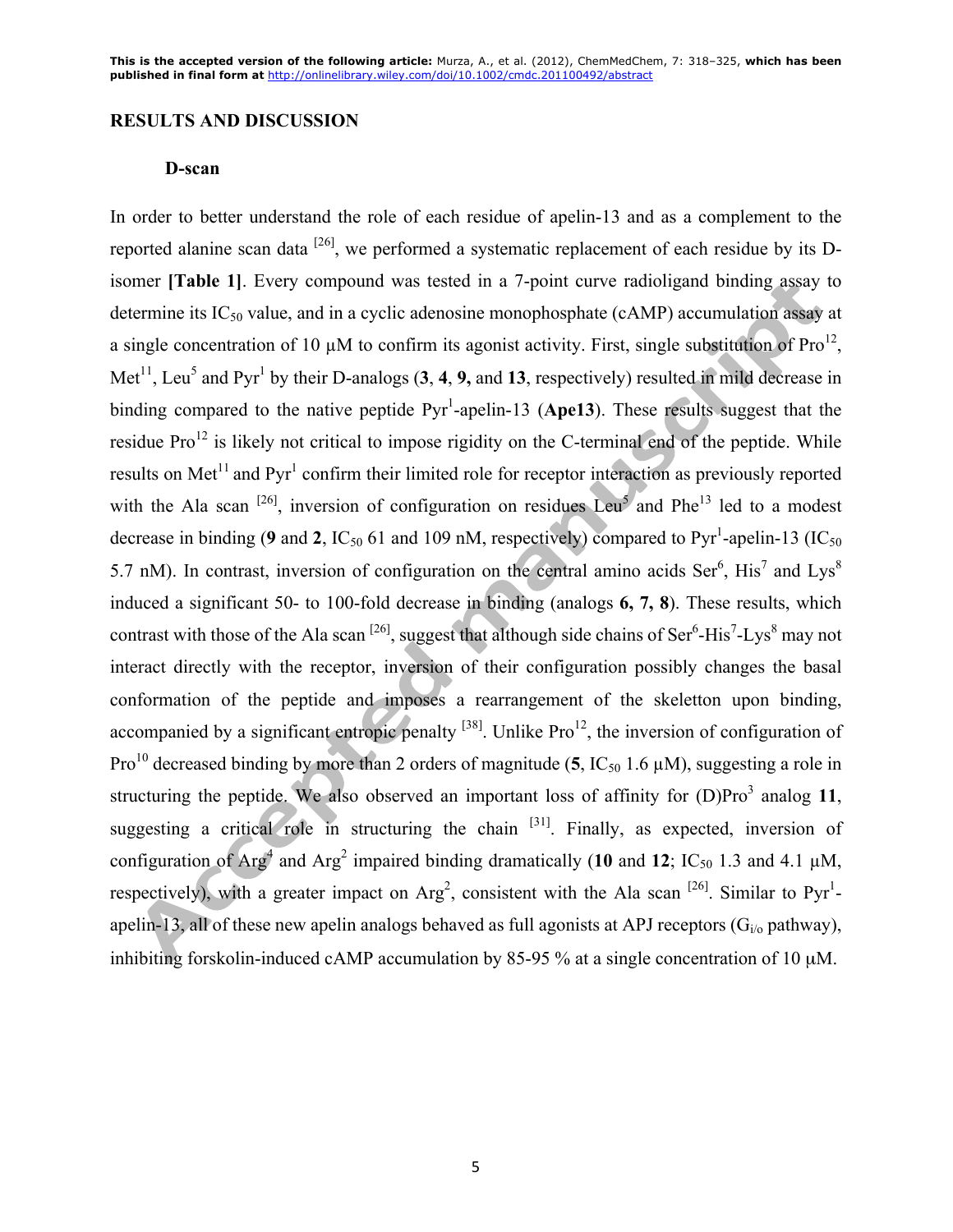#### **C-terminal substitutions**

The C-terminal Phe<sup>13</sup> of apelin-13 appears to have a pivotal role in the SAR with the APJ receptor. Indeed, truncation or replacement by Ala of the C-terminal Phe residue yields a peptide able to modify the properties of receptor internalization  $[36, 39]$ . Furthermore, the Ala scan  $[26]$  or the D-scan reported here demonstrated that deletion or substitution of Phe<sup>13</sup> leads to approximately a 10-fold decrease in binding and functional efficacy ( $G_i$ <sub>o</sub> pathway). With this in mind, we replaced Phe<sup>13</sup> by unnatural amino acids to further explore SAR locally **[Table 2, Figure 2]**. This set of modifications was performed on the Met11Nle analog to circumvent oxidation side products frequently associated with the presence of Met in peptides  $^{[40]}$ . The Met11Nle analog (1, IC<sub>50</sub> 2.6) nM) possesses a similar profile in terms of affinity, coupling to second messenger cascades, and stability to that of  $Pyr^1$ -apelin-13 (IC<sub>50</sub> 5.7 nM).

Aromatic interactions have been proposed as critical determinants of receptor internalization [36]. This observation has direct consequences on the physiological activity of APJ and other GPCRs <sup>[39]</sup>. Given the proposal that several aromatic residues interact with the terminal Phe of apelin-13  $(Trp^{152}, Trp^{259})$  and Phe<sup>255</sup>) in the transmembrane domain <sup>[36]</sup>, Phe<sup>13</sup> was replaced by the unnatural amino acids, diphenylalanine (Dip) and biphenylalanine (Bip), which possess increased capacity for π-π interactions and could be used to probe the binding pocket. Phe13Dip (14, IC<sub>50</sub> 88 nM) and Phe13Bip (15, IC<sub>50</sub> 7.8 nM) display a 10-fold difference in affinity. Given the rigid positioning of aromatic groups on these unnatural amino acids, these results suggest that the C-terminal binding site is deep rather than wide. Interestingly, Phe13Cha  $(18, 1C_{50} 2.3 \text{ nM})$  possesses an affinity comparable to that of Pyr<sup>1</sup>-apelin-13, indicating that hydrophobic interactions are necessary for binding, but aromatic, π-stacking type interactions are not essential.

Accordingly, Phe13-1Nal (16,  $IC_{50}$  14.1 nM) and Phe13-2Nal (17,  $IC_{50}$  1.2 nM) showed a 10-fold difference in favor of the 2Nal analog. The similarity with Phe13Trp (19, IC<sub>50</sub> 8.5 nM) suggests that additional H-bonding and/or increased electron density [41] could be detrimental for affinity. The result with 1Nal is consistent with that of Phe13Trp, since 1Nal is considered a bioisosteric replacement for Trp  $^{[42]}$ . On the other hand, electron-poor analogs  $(4-Br)P$ he **20**;  $(2,4,5-P)$ trifluoro)Phe **21** and (4-nitro)Phe **22** all demonstrated improved binding compared to Phe, particularly **21** which possesses sub-nM affinity (0.8 nM). Altogether, the above results suggest that, despite not being a prerequisite, there is a possibility of  $\pi$ -stacking interaction with electron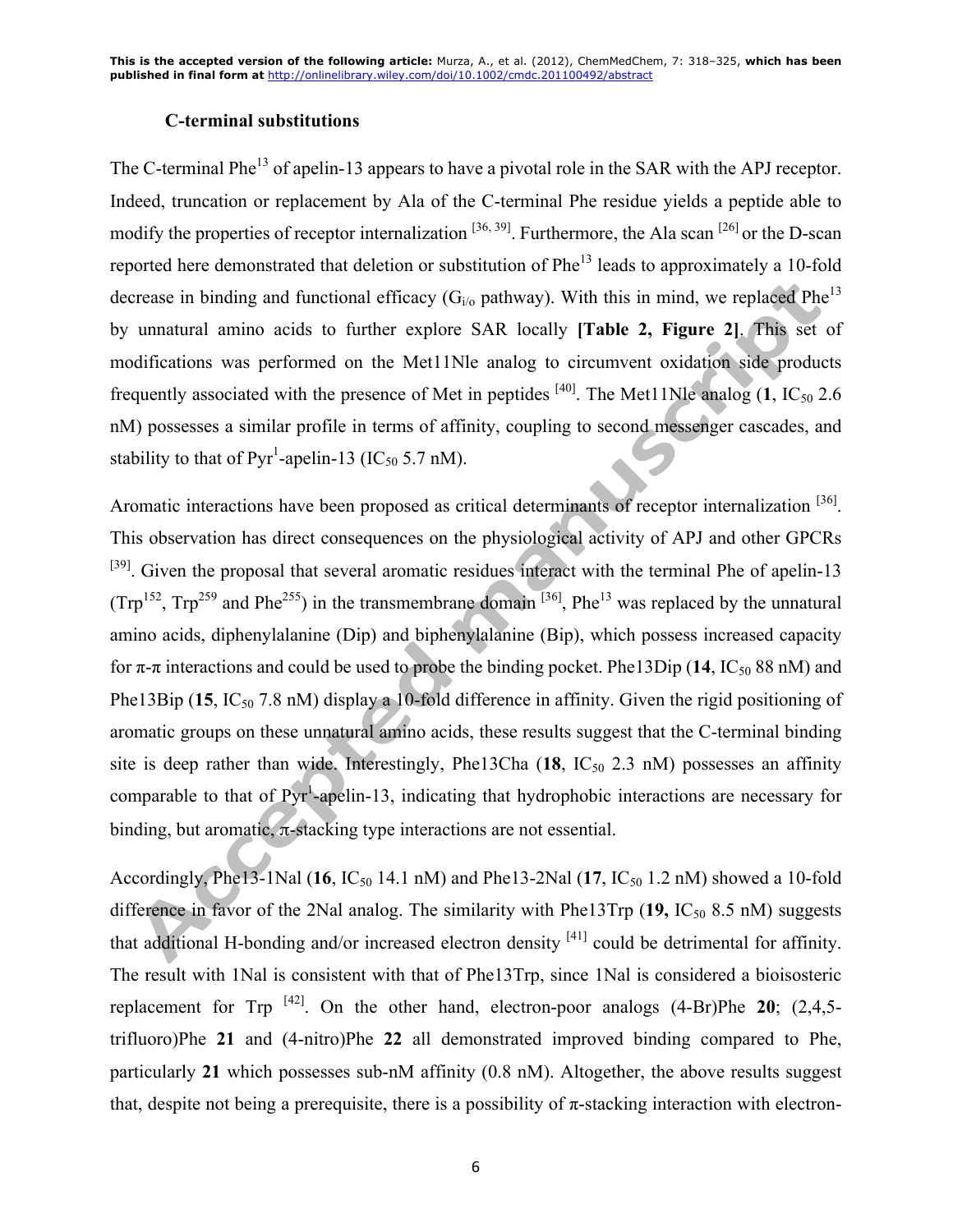rich residues [36] in the binding pocket of APJ, which is more favorable with electron-poor residues on apelin (to be noted the  $(2, 4, 5$ -trifluoro)Phe is the poorest of the aforementioned  $^{[43]}$ ).

All C-terminal analogs showed similar agonist profiles ( $EC_{50}$  10-20 nM) in the cAMP accumulation assay when compared to  $Pyr<sup>1</sup>$ -apelin-13 (EC<sub>50</sub> 1.9 nM), except for Phe13Trp (19, 58.5% inhibition). In the β-arrestin2 assay, we observed an interesting trend between Phe13-1Nal  $(16, EC_{50} 522 \text{ nM})$  and Phe13-2Nal  $(17, EC_{50} 70 \text{ nM})$ , showing the possibility of a particular Cterminal pocket occupation for β-arrestin2 activation. Consistently with the binding assay, electronpoor analogs  $20$  (EC<sub>50</sub> 28 nM),  $21$  (EC<sub>50</sub> 32 nM) and  $22$  (EC<sub>50</sub> 53 nM) provided higher efficacy in the β-arrestin2 assay compared to Pyr<sup>1</sup>-apelin-13 (EC<sub>50</sub> 91 nM). Altogether, these results reinforce previous findings [36, 39] indicating the implication of the C-terminal residue in APJ receptor internalization. The stability of the newly synthesized analogs was further evaluated *in vitro* in rat plasma and compared to that of Pyr<sup>1</sup>-apelin-13. In general, C-terminal substitutions provided significant improvements in plasma stability especially for analogs presenting increased steric hindrance (analogs **14**, **15**, **16**, **17**).

# **Pro<sup>12</sup> substitutions**

Apelin-13 stability is low in human plasma  $(t_{1/2} \sim 1 \text{ min})^{37}$ . The critical step in apelin stability *in vivo* has been attributed to hydrolysis by the angiotensin-converting-enzyme 2, which cleaves the hormone between residues  $Pro^{12}$  and  $Phe^{13}$  [37]. Thus, in order to both better understand SAR and potentially improve plasma stability, we synthesized several analogs in which  $Pro<sup>12</sup>$  was replaced by unnatural amino acids providing different steric or conformational environment **[Table 3, Figure 3).**

Replacement of  $Pro^{12}$  by aminoindane (27, IC<sub>50</sub> 20 nM) and Tle (31, IC<sub>50</sub> 15.6 nM) mildly decreased affinity, possibly due to changes in local conformation. Surprisingly, replacement of Pro<sup>12</sup> by the  $\gamma$ -amino isonipecotic acid (30, IC<sub>50</sub> 5.0 nM) did not affect affinity. Importantly, replacement of Pro<sup>12</sup> by Aib (aminoisobutyric acid (24, 29)) provided a very potent analog, with an IC<sub>50</sub> of 0.76 nM, almost 10-fold better than  $Pyr<sup>1</sup>$ -apelin-13. The absence of substantial impacts on affinity suggests that substitution of  $Pro<sup>12</sup>$  with unnatural residues or D-analogs is not critical for positioning the terminal Phe residue. However, combination of the  $2Nal<sup>13</sup>$  and  $Aib<sup>12</sup>$ modifications did not provide the expected synergy in terms of affinity (32, IC<sub>50</sub> 3.6 nM). Deletion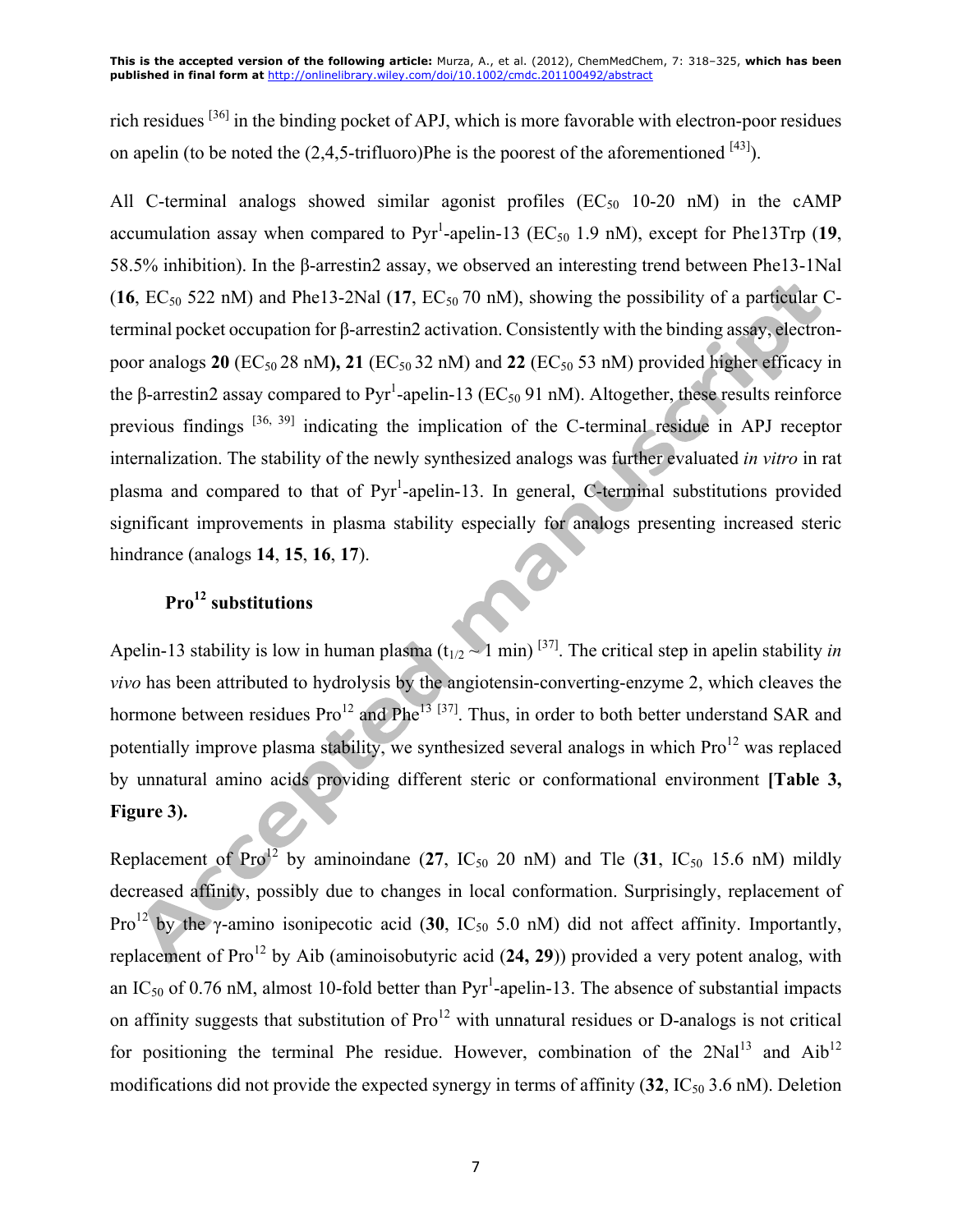of the Pyr<sup>1</sup>Arg<sup>2</sup> (33, IC<sub>50</sub> 2928 nM) and Pyr<sup>1</sup>Arg<sup>2</sup>Pro<sup>3</sup> (34, IC<sub>50</sub> 3453 nM) segments altogether was very detrimental to binding. However, all these truncated analogs preserved their agonist profile on the G<sub>i/0</sub> pathway (~ 90% cAMP inhibition) but not on the β-arrestin2 pathway (>3000 nM), suggesting that the distance between the two epitopes may be important for receptor endocytosis and trafficking. As a matter of fact, the apelin-13 internalized receptor is rapidly recycled to the cell surface, whereas the apelin-36 internalized receptor is addressed to intracellular compartment [30]. Others analogs of this series kept their agonist profile, with less than 10-fold difference compared to Pyr<sup>1</sup>-apelin-13, except for Pro12aminoindane (27, 53.3 % cAMP inhibition, EC<sub>50</sub> βarr2 1.2  $\mu$ M). Surprisingly, Pro<sup>12</sup> substitutions generally did not increase stability (24 vs 30). Analog **24**, which possesses a 10-fold increased affinity, is also significantly more stable in plasma than Pyr<sup>1</sup>-apelin-13. Again, the combination of  $2\text{Nal}^{13}$  and  $\text{Aib}^{12}$  (32) substitution affected stability. Pro12cycloleucine **28** and truncated analogs **33**, **34** were completely degraded after 1 h.

## **Modifications to the central portion of the peptide**

Both alanine- and D-scan data suggest that the  $Arg^2$ -Pro<sup>3</sup>-Arg<sup>4</sup>-Leu<sup>5</sup> portion of apelin is important for binding to the APJ receptor  $^{[26]}$ . In contrast, replacement of Ser<sup>6</sup>, His<sup>7</sup> or Lys<sup>8</sup> by Ala had very little effect on binding [26]. Additionally, NMR and CD data suggest that the central segment of apelin is both less critical for receptor interactions and less conformationally restricted <sup>[31]</sup>. In agreement with this, the pharmacophore model proposed by Iturrioz *et al.*  $[35]$  suggests a twoepitope model connected by a flexible linker and involving the N-terminal  $Arg^2$ -Pro $3$ -Arg $4$ -Leu $5$ , the Phe and carboxylate C-terminal<sup>[35, 36]</sup>. These data suggest that the central portion of the peptide is less critical for receptor interactions, however details of interaction remain to be elucidated. To investigate this further, we replaced it by a flexible and hydrophilic polyethylene glycol (PEG) linker, or by a more rigid, helix-inducing poly(alanine) fragment <sup>[44]</sup>. Accordingly, we synthesized analogs with PEG6, PEG4, (Ala)4 as well as a truncated analog devoid of residues 6 to 9 **[Table 4]**. The four analogs were associated with important reductions in affinity. It has been previously described  $[32]$  that a hydrogen bond is formed between Ser<sup>6</sup> side chain and the Leu<sup>5</sup> backbone carbonyl, stabilizing the  $Arg^4$ -Leu<sup>5</sup>-Ser<sup>6</sup>-His<sup>7</sup> β-turn, which is absent in the four analogs and could partially explain the drop in affinity. For  $PEG_4$  (35,  $IC_{50}$  450 nM) and  $PEG_6$  (36,  $IC_{50}$  13.7 µM) analogs, affinity decreased by 80- and more than 2000-fold respectively, whereas replacement of the central segment by  $(AIa)_4$  (38, IC<sub>50</sub> 3.7  $\mu$ M) led to a 500-fold decrease in affinity. The fact that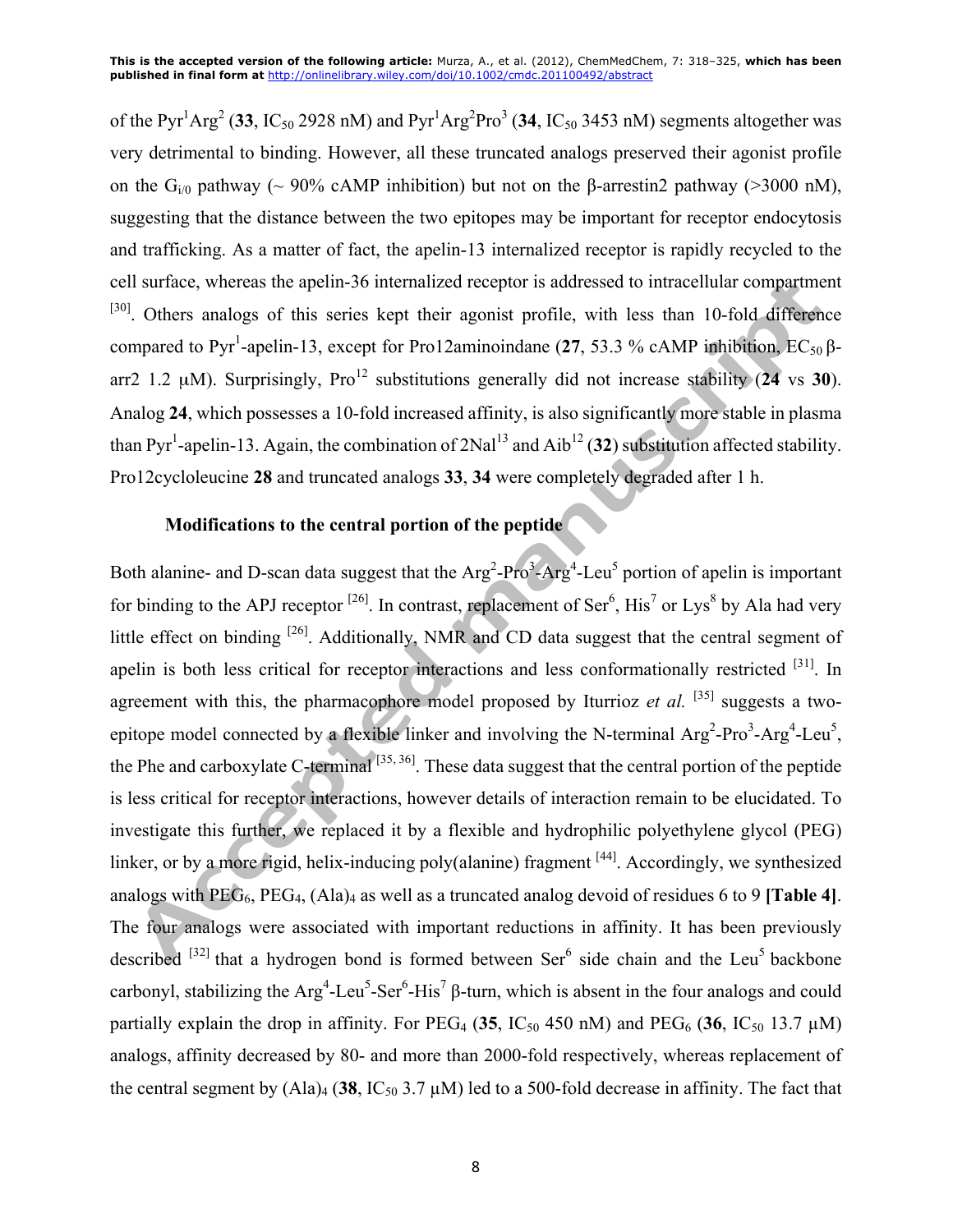the PEG<sub>4</sub> analog possessed higher affinity compared to the  $(Aa)<sub>4</sub>$  analog suggests that a flexible backbone is preferable, independently of direct molecular interactions with the receptor. Indeed, poly(alanine) are known to induce helical conformations <sup>[44]</sup>. Surprisingly, truncation of the central four amino acids did not result in complete loss of affinity  $(37, IC_{50} = 5.4 \mu M)$ . However, it underlines the importance of the two epitopes of the peptide for binding, in agreement with the proposed pharmacophore model [35] **.**

Functionally, this latter series of analogs was not very efficacious at activating the  $G_i$  pathway. Indeed, **35** – **38** inhibited cAMP accumulation by only 10-22% at 10 µM. These analogs seem to behave as antagonists, which will be further investigated. Analogs with modifications to the central portion (**35**, **36**, **37**, **38**) possessed improved plasma stability, possibly due to changes in conformation and replacement of peptidic backbones by PEGs.

#### **Conclusion**

In conclusion, this study refines existing SAR of the apelin hormone and opens interesting avenues for future work. It demonstrates that the spatial orientation of some residues of the apelin peptide is important, despite little effect in the alanine scan. It also underlines the critical importance of  $Arg<sup>2</sup>$ , Pro<sup>3</sup>, Arg<sup>4</sup> and the lesser role of Pro<sup>12</sup>. With the help of selected unnatural amino acids, we also studied SAR on the C-terminal end of the peptide via binding and agonist profiling on two pathways ( $G_{i\alpha}$ , β-arrestin2), by substituting Phe<sup>13</sup> with different types of aromatics. It led to better delineation of the shape of the C-terminal pocket, demonstrating the possibility of hydrophobic, non-aromatic interactions, and confirming the interaction of the C-terminal Phe with electron-rich residues in the binding pocket of the APJ receptor. Central amino acids were also substituted by various linkers (PEGs, Alanine), demonstrating the importance of distance and rigidity between the two epitopes. Substitutions of  $Pro^{12}$  with amino acids inducing variable steric hindrance were generally well tolerated. The plasma stability of new analogs was assessed. C-terminally and centrally modified analogs showed significant improvements plasma stability compared to Ape13, whereas analogs modified at  $Pro^{12}$  displayed more variable results. This study also reports a series of peptide agonists of the APJ receptor with higher affinity and plasma stability than Pyr<sup>1</sup>-apelin-13. It opens a number of new avenues, which are under investigation and will be reported in due course.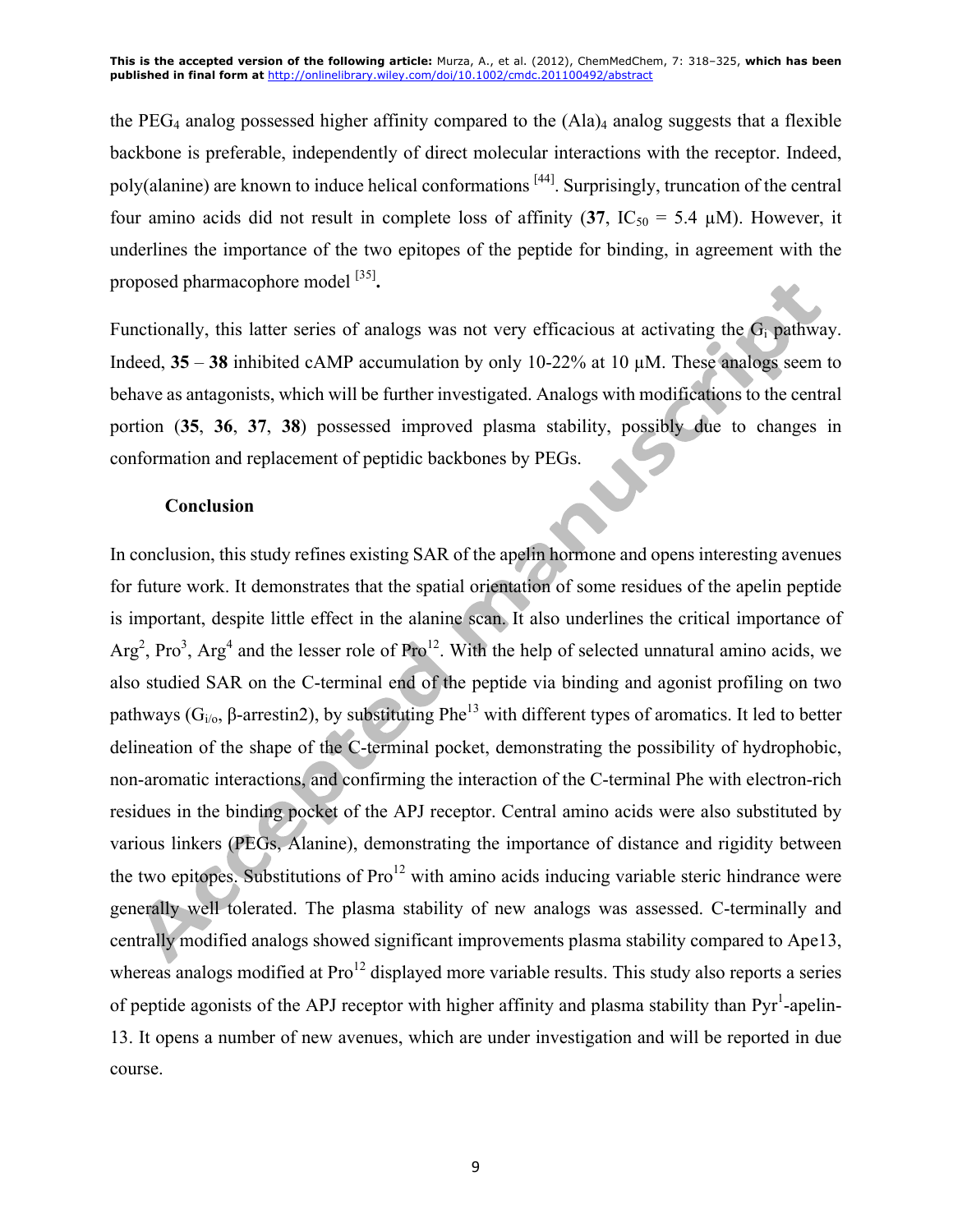### **ACKNOWLEDGMENTS**

Financial support from Université de Sherbrooke, the Natural Sciences and Engineering Research Council of Canada (Collaborative Research & Development Grant with Tranzyme Pharma) and Tranzyme Pharma Inc. is gratefully acknowledged. Institut de Pharmacologie de Sherbrooke (IPS) is also acknowledged for scholarship to A.M. and E.B.-O. P.S. is the recipient of an FRSQ Junior 2 salary support. Pr G. Guillemette and L. Gendron are gratefully acknowledged for providing lab space and equipment for biological assays.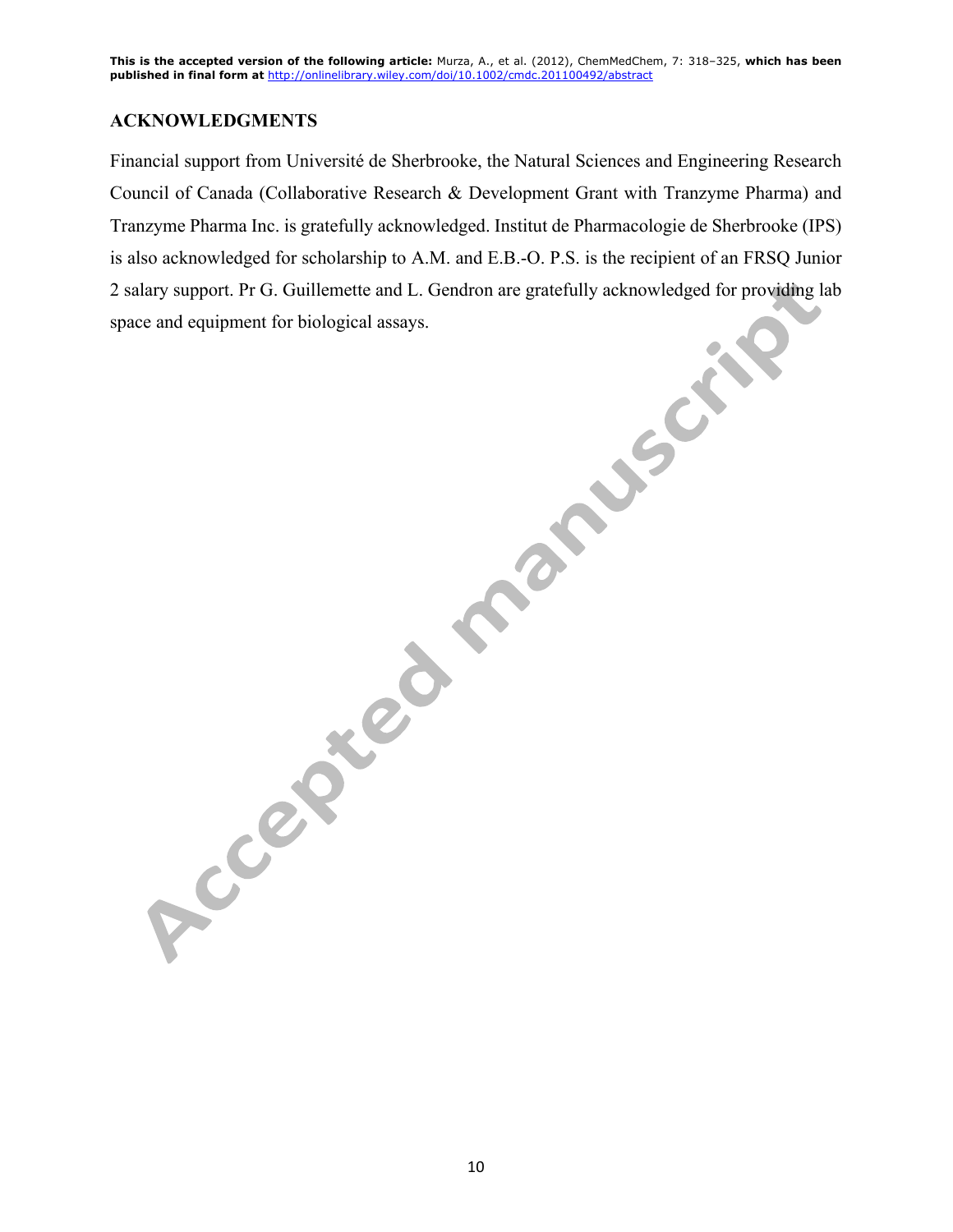### **MATERIALS AND METHODS**

#### **Procedures for solid phase synthesis**

#### *Materials*

Protected amino acids, TentaGel S PHB Phe Fmoc resin and TentaGel S PHB, O-[4- (Hydroxymethly)phenyl]polyethylene glycol resin were purchased from ChemImpex International (USA) and Rapp Polymere (Germany). All other reagents were purchased from Sigma-Aldrich (Canada), Fisher Scientific (USA) or ACP (Canada) and were of the highest commercially available purity. Peptide synthesis was performed in 12 mL polypropylene cartridge with 20µ PE frit from Applied Separations (USA).

#### *Analogs with phenylalanine as C-terminal amino acid*

Tentagel S PHB Phe Fmoc resin (0.25 mmol/g, 0.3 g) was treated with 20% piperidine/DMF (*N,N*dimethylformamide) during 30 min and reacted with a Fmoc N-protected amino acid (5 equiv.) in the presence of [O-(7-azabenzotriazol-1-yl)-1,1,3,3-tetramethyluronium hexafluorophosphate] HATU (5 equiv.), *N,N*-diisopropylethylamine (10 equiv.) in DMF (4 mL). The coupling reaction time was 1 h at room temperature (generally sufficient to obtain complete coupling as judged by the Kaiser test  $^{[45]}$ ) and piperidine (20% in DMF) was used to cleave the Fmoc group at every step. The resin was washed after each coupling step and deprotection by shaking 5 min in DMF (2x 5 mL), 2-propanol (1x 5 mL), DCM (1x 5 mL), 2-propanol (1x 5 mL), DCM (1x 5 mL), DMF (2x 5 mL). For resin cleavage, the resin was treated with a mixture of TFA (trifluoroacetic acid)/H<sub>2</sub>O/TIPS (Triisopropylsilane),  $95/5/5$ ,  $v/v$ ] (4 mL / 0.3 g of resin) for 4 h at room temperature. After filtration of the resin, peptide was precipitated in TBME (*Tert*-butyl methyl ether) at  $0^{\circ}$ C, the suspension was centrifuged, the supernatant was removed and the crude product was redissolved in water then lyophilized. Purification by reverse-phase chromatography (described below) yielded the desire products as white powders after lyophilization.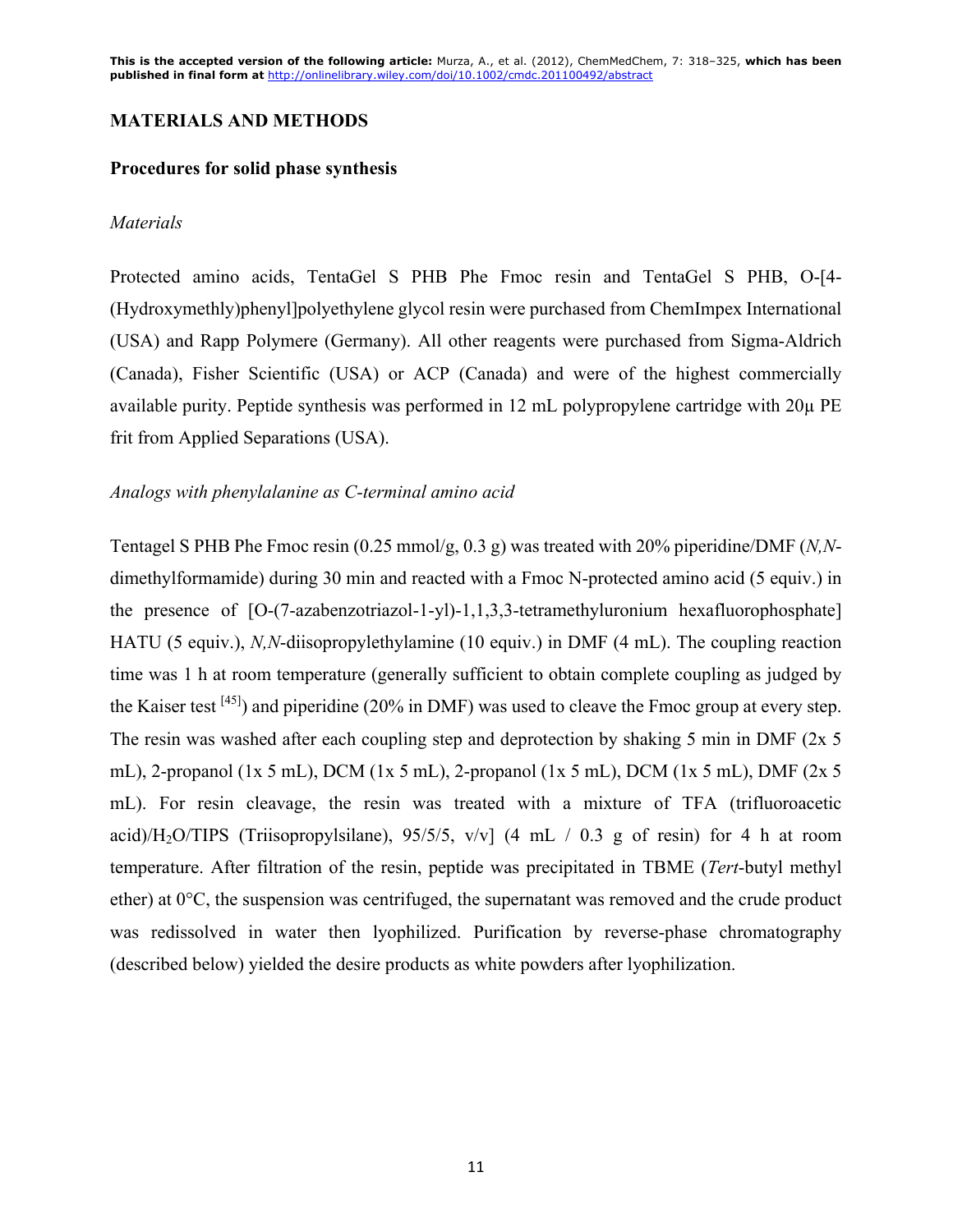#### *Analogs with a different C-terminal amino acid that phenylalanine*

Coupling of the terminal amino acid to the resin, TentaGel S PHB, O-[4- (Hydroxymethly)phenyl]polyethylene glycol resin (0.27 mmol/g, 0.3 g) was treated with triphenylphosphine (7.4 equiv.), diisopropyl azodicarboxylate (DIAD, 7.4 equiv.), Fmoc protected amino acid (7.4 equiv.) and tetrahydrofuran (THF, 4 mL) as solvent. The reaction was run overnight at room temperature, then the resin was washed for 5 min with DCM ( $2x$  5 mL), toluene ( $1x$  5 mL), EtOH (1x 5 mL), toluene (1x 5 mL), DCM/MeOH (75/25, 1x 5 mL), THF/MeOH (75/25, 1x 5 mL), DCM/MeOH (75/25, 1x 5 mL), THF/MeOH (75/25, 1x 5 mL), DCM (2x 5 mL). The resin was then treated with DCM/Ac<sub>2</sub>O/DIPEA (20/5/1, v/v/v, 5 mL) at room temperature during 1h, and washed with DCM (3x 5 mL), DCM/MeOH (75/25, 5 mL), DCM (3x 5 mL). The rest of the synthesis was pursued as indicated above.

#### *Peptide purification and characterization*

Crude peptides were purified by reverse-phase chromatography using an ISCO CombiFlash Sq16x system with a Silicycle  $C_{18}$  column (12 g, 60 A, 40-63 µm spherical particle size column) and a linear gradient of 5-30% acetonitrile in water containing 0.1% TFA over 60 min. Analytical HPLC analyses were performed on an Agilent 1100 series equipped with UV detector set at 223 nm and an Agilent Eclipse Plus C<sub>18</sub> column  $(3.0 \times 50 \text{ mm}, 1.8 \text{ }\mu\text{m}$  spherical particle size column). The gradient was 2-50% acetonitrile in water containing 0.1% TFA (10 min), 50-100% (4 min), 100% (4 min), 100-2% (1 min) and 2% (3 min). Most analogs possessed UV purity >95% at 223 nM. Molecular weights of compounds were determined by mass spectrometry (Electrospray micromass ZQ-2000 from Waters).

#### **Binding and cAMP accumulation assays**

### *Materials*

High glucose Dulbecco's Modification of Eagle's Medium (DMEM), G418 and penicillin/streptomycin were purchased from Invitrogen Life Technologies (Canada). Fetal bovine serum (FBS) and Hank's balanced saline solution (HBSS) were purchased from Wisent (Canada). 4-(2-hydroxyethyl)-1-piperazineethanesulfonic acid (HEPES), potassium chloride (KCl), calcium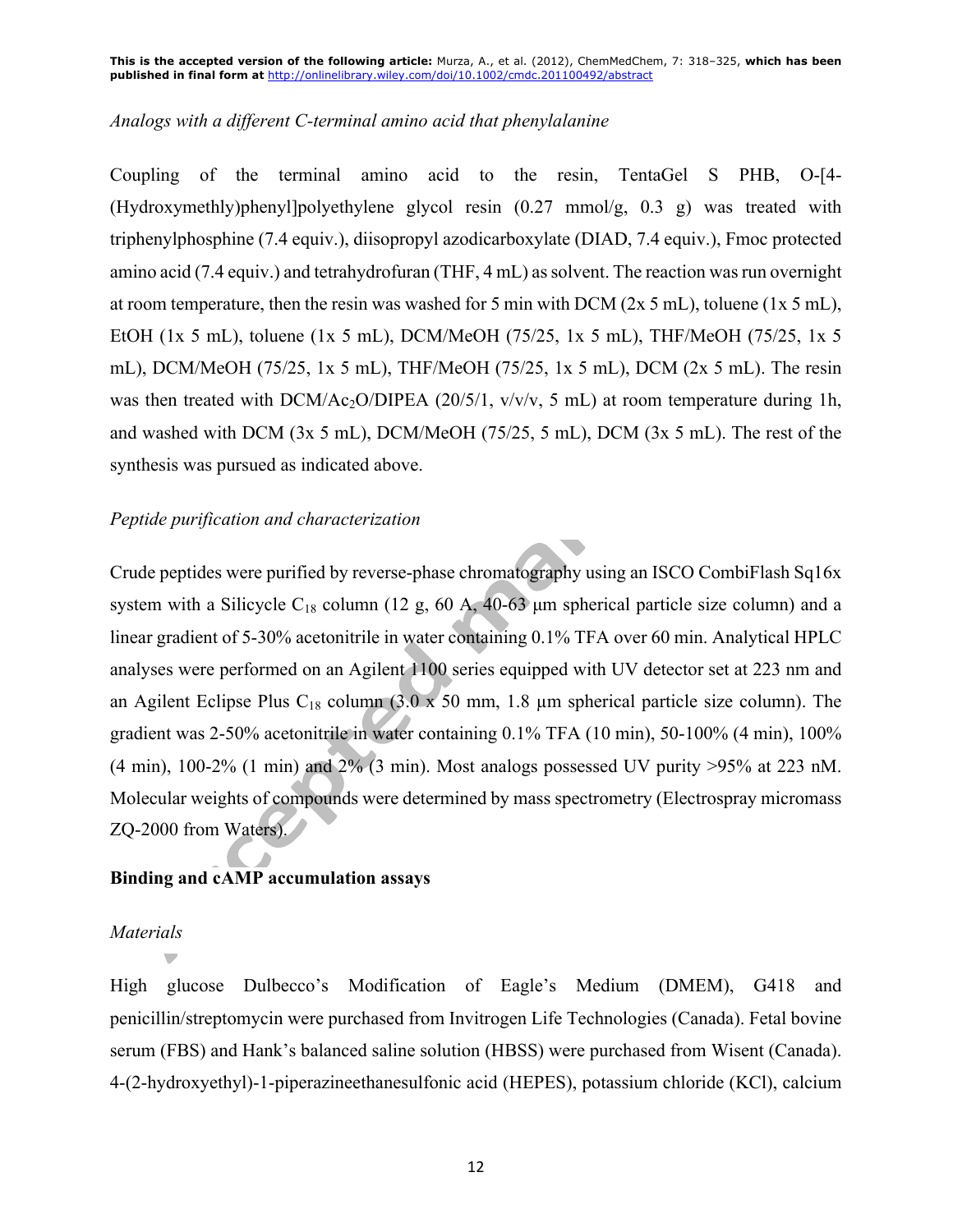chloride (CaCl<sub>2</sub>), magnesium chloride (MgCl<sub>2</sub>), ethylene glycol tetraacetic acid (EGTA), glucose, sodium bicarbonate (NaHCO<sub>3</sub>), sodium hydroxide (NaOH) and bovine serum albumin (BSA) were purchased from BioShop (Canada). Adenosine 3',5'-cyclic monophosphate (cAMP), adenosine 5' triphosphate disodium salt hydrate (ATP), 3-isobutyl-1-methylxanthine (IBMX), imidazole and forskolin were purchased from Sigma-Aldrich (Canada). Sodium chloride (NaCl) and trichloroacetic acid (TCA) were purchased from Fisher Scientific (Canada). Hydrochloric acid (HCl) was purchased from Anachemia Science (Canada). [ ${}^{3}$ H]-adenine and [ ${}^{125}$ I]-apelin13 were purchased from PerkinElmer (Canada). Polyethylenimine (branched PEI) was obtained from Polysciences (USA). Coelenterazine-400A (DeepBlueC) was purchased from Biosynth International Inc. (USA). White opaque 96-well half area plates were obtained from Perkin Elmer (Canada). BRET2 measurements were performed on an M1000 plate reader from Tecan (USA).

### *Cell culture*

Stable cell lines expressing the YFP epitope-tagged human APJ receptor (HEK 293 cells) were cultured in high glucose Dulbecco's Modification of Eagle's Medium (DMEM), supplemented with 10% fetal bovine serum (FBS). Cells were kept in a humidified atmosphere with  $5\%$  CO<sub>2</sub> at 37<sup>o</sup>C according to the manufacturer's instructions. Three to four days before the assay, cells were plated in 35 mm culture dishes and used at 80% confluence. G418 and penicillin/streptomycin were used as selection agent and antibiotics, respectively.

### *Membrane preparation*

Binding experiments were carried out on freshly prepared membrane homogenates. Briefly, 24 h after plating confluent HEK-293 cells were scraped off the culture dishes with 50 mM ice-cold Tris-HCl buffer, pH 7.5. Subsequently, the cells were centrifuged at 13000 rpm for 5 min at 4°C in microcentrifuge tubes and resuspended in hypotonic TE buffer (5 mM EDTA and 10 mM Tris-HCl, pH 7.5). Membrane homogenates were then sonicated, recentrifuged at 13000 rpm for 30 min at 4°C and finally resuspended in the same TE buffer.

### *Radioligand binding experiments*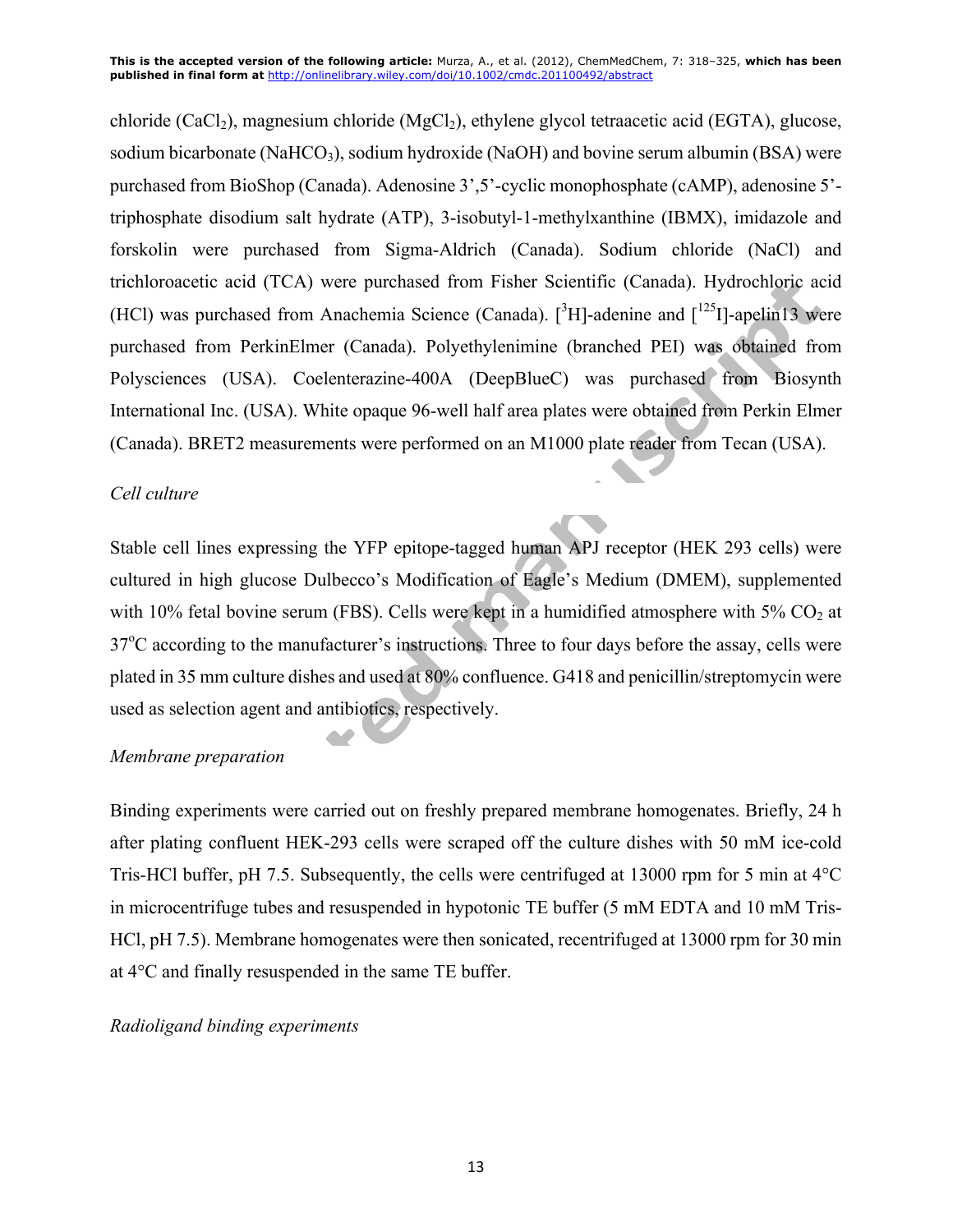Competition radioligand binding experiments were performed by incubating cell membranes (50  $\mu$ g) with 0.2 nM  $\int^{125}$ Il-Apelin-13 (2200 ci/mmol) and increasing concentrations of various apelin analogs ( $10^{-11}$  to  $10^{-5}$  M) for 30 min at 25 $^{\circ}$ C in 250 µL binding buffer (50 mM Tris-HCl buffer, pH 7.5, containing 0.2% bovine serum albumin). Incubations were terminated by addition of 2 mL icecold binding buffer followed by filtration through glass microfiber filters (GF/C, Whatman) preincubated overnight with 0.5% polyethylenimine in binding buffer. After washing twice with 2 mL ice-cold binding buffer, the radioactivity retained on the filter was counted in a  $\gamma$ -counter 1470 Wizard form Perkin Elmer (75% counting efficiency). Nonspecific binding was measured in the presence of 10<sup>-5</sup> M unlabeled Pyr<sup>1</sup>-apelin-13 and represented less than 5% of total binding. IC<sub>50</sub> values were determined from inhibition curves as the unlabeled ligand concentration inhibiting 50% of  $\lceil 1^{25} \rceil$ -Apelin13 specific binding. All binding data were calculated and plotted using Graphpad Prism 5 and represent the mean  $\pm$  S.E.M. of three determinations.

### *Measurement of cAMP production*

Intracellular cAMP production was determined by measuring the conversion of  $[^3H]$ ATP to  $[{}^{3}H]cAMP$ , as previously described  $[{}^{46, 47}]$ , on cells plated in 35 mm culture dishes. Cells were incubated for 1 h at 37°C with complete culture medium containing 2  $\mu$ Ci/ml of [<sup>3</sup>H]-adenine. Cells were then washed and incubated for 15 min in 1 mM IBMX in Hank's balanced solution (HBS, pH 7.4) containing 130 mM NaCl,  $3.5$  mM KCl, 1.8 mM CaCl<sub>2</sub>, 0.5 mM MgCl<sub>2</sub>, 2.5 mM NaHCO<sub>3</sub>, as well as 5 nM HEPES, supplemented with 1 g/L glucose. Following the first incubation, analogs were added to the incubation medium for 15 min at 37<sup>o</sup>C. Separation of  $[^3H]$ ATP from  $[^3H]$ cAMP was obtained by chromatography on Dowex and alumina columns, as described previously <sup>[48]</sup>. cAMP formation was calculated as follows: % conversion =  $[^{3}H]$ cAMP/ $([^{3}H]$ cAMP +  $[^{3}H]$ ATP) x 100/15 min. Inhibition of conversion by the ligand was calculated as follows : % inhibition =  $(1\%$ conversion<sub>sample</sub> - % conversion<sub>positive control</sub> | /  $\lceil\%$  conversion<sub>negative control</sub> - % conversion<sub>positive</sub> control ]) x 100. All analogs were tested at a single concentration of 1 µM, to confirm agonist activity. On selected agonists,  $EC_{50}$  was determined by measurements at  $10^{-11}$  to  $10^{-6}$  M. Data were calculated and plotted using Graphpad Prism 5 and represent the mean  $\pm$  S.E.M. of three determinations.

### **β-arrestin2 assays**

### *Plasmid expression*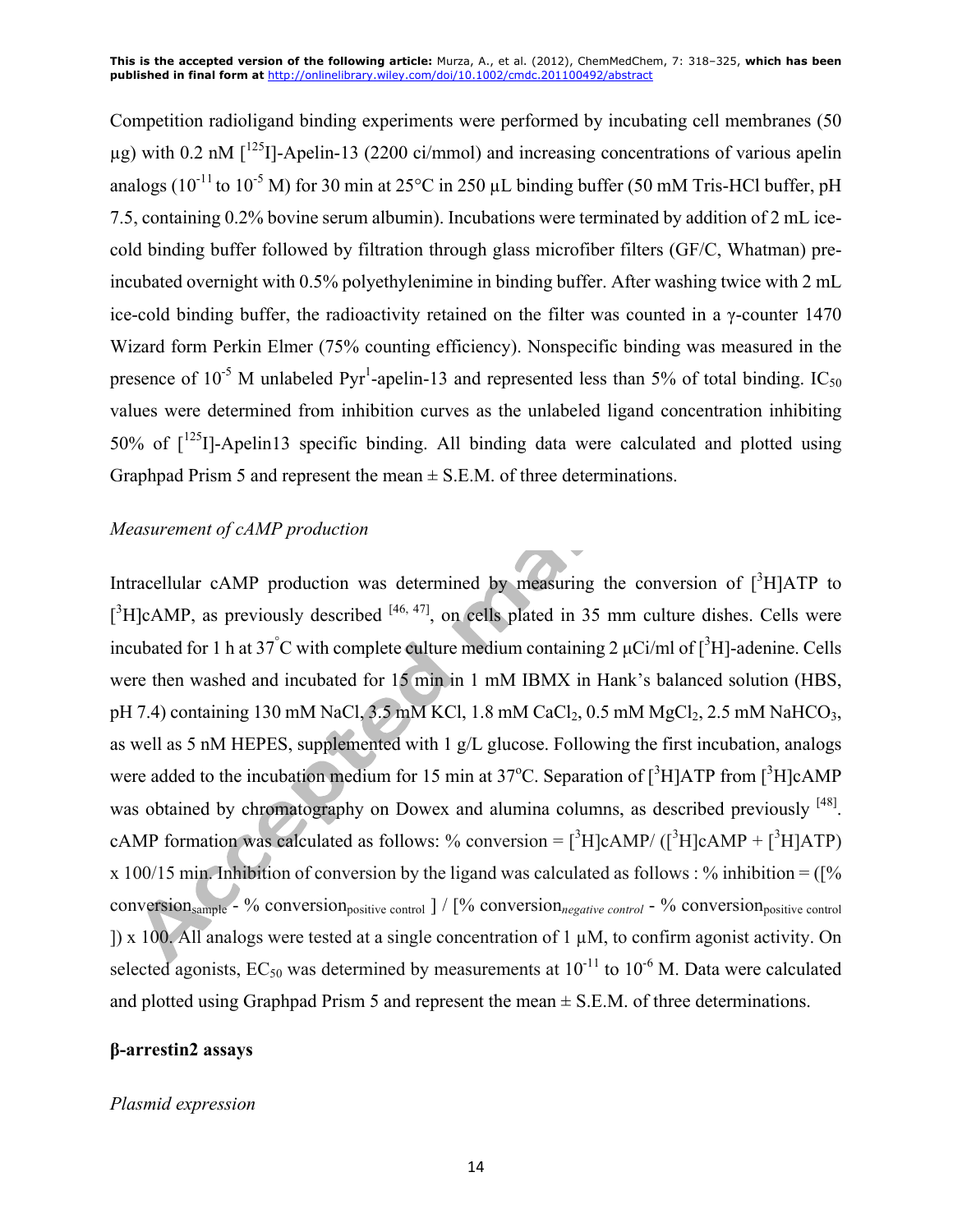β-arrestin2-RlucII expression vector and the fusion vector pIREShygro3-GFP10 were kindly provided by Dr. Michel Bouvier (Dpt of Biochemistry, Université de Montréal). To construct the APJ-GFP10 plasmid, the complete coding sequence of the human apelin receptor was PCR amplified without its stop codon from plasmid template and then fused at C-terminus, in frame to the coding sequence of GFP10 in pIREShygro3 with InFusion advantage PCR cloning kit (Clontech Laboratories, Mountain View, CA) according to the manufacturer's recommendations.

#### *Cell culture and plasmid transfections*

Human embryonic kidney (HEK) 293 cells were cultured in high-glucose DMEM supplemented with 10% FBS, 100 U/ ml penicillin-streptomycin, and 2 mM L-glutamine at 37° C in a humidified chamber at 5% CO2. For transient expression of recombinant proteins, 10 cm dishes were seeded with 2,000,000 HEK293 cells. Approximately 18 h later, the cells were transfected using PEI<sup>[49]</sup>.

#### *BRET assays on cells in suspension*

For the BRET2-β-arrestin2 recruitment assays, cells co-expressing β-arrestin2-RlucII and APJ-GFP10 were washed once with hank's balanced salt solution (HBSS), detached by gentle pipetting in HBSS, and dispensed into 96-well half area white opaque plates at a density of  $\sim$ 50,000 cells/well. Analogs were added for 20 minutes followed by coelenterazine-400A (5µM final concentration, Biosynth International Inc., Itasca, IL). The BRET2 ratio was determined as emission at 515 nm/400 nm using the BRET2 filters set of the M1000 plate reader (Tecan, Durham, NC). EC<sub>50</sub> was determined by measurements at  $10^{-10}$  to  $10^{-5}$  M. Data were calculated and plotted using Graphpad Prism 5 and represent the mean  $\pm$  S.E.M. of three determinations.

#### **Plasma stability**

27 µL of rat plasma (obtained from rat blood by keeping the translucent phase after centrifugation at 13000 rpm during 5 min at  $4^{\circ}$ C) and 6  $\mu$ L of a 1 mM aqueous solution of analog were incubated at 37°C for 1h, 2h and 3h. The reaction wasstopped by adding 70 µL of acetonitrile. After vortexing and centrifugation at 13000 rpm for 20 min at 4°C, the supernatant was analyzed by HPLC-UV (223 nm). To quantify the degradation of analogs, 6  $\mu$ L of a 1 mM aqueous solution of Fmoc-Glycine was added in each sample as a reference standard just before the HPLC analysis. The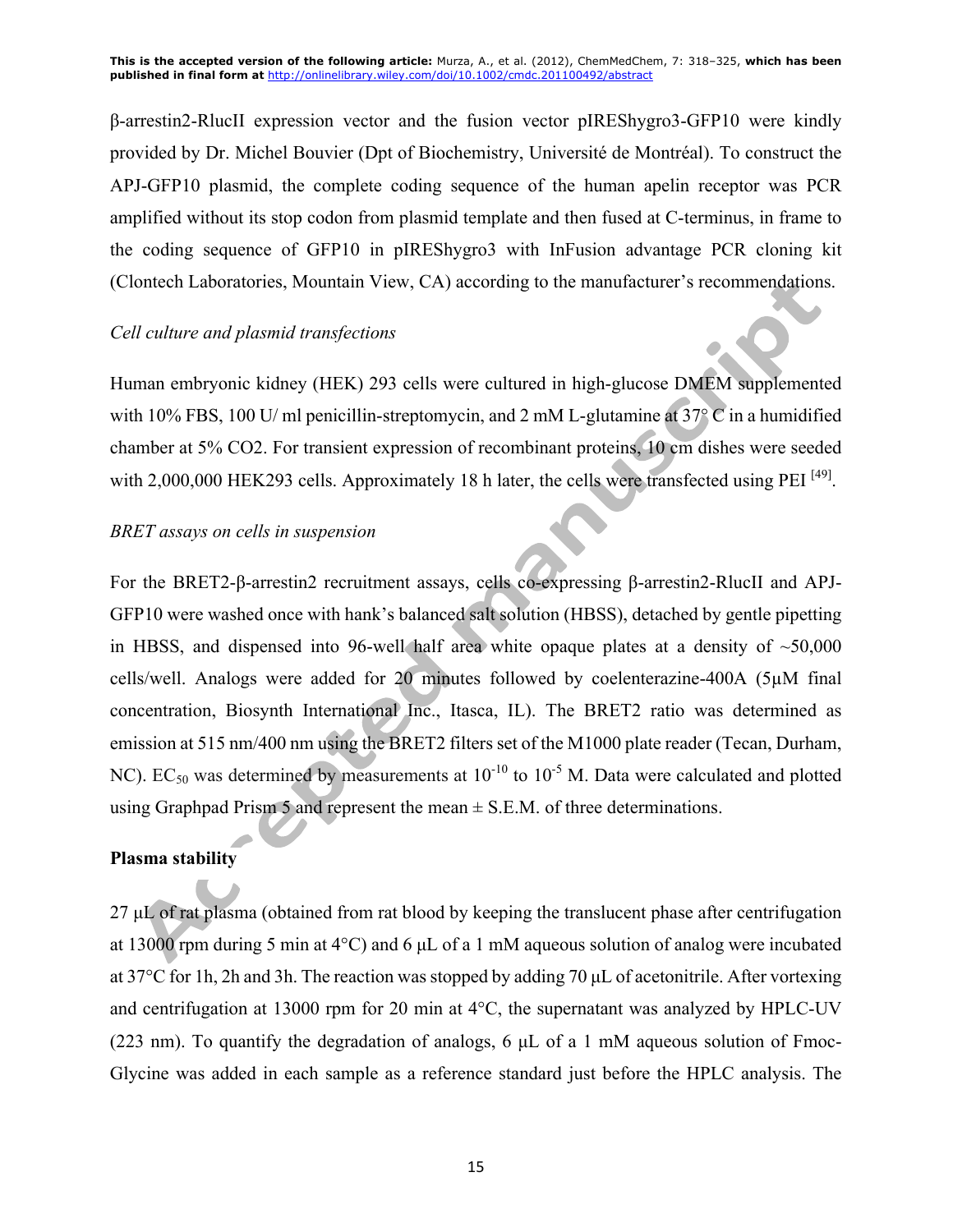percentage of remaining compound (not degraded) was calculated by doing the ratio between the AUC (area under the curve) of Fmoc-Gly and AUC of the test compound.

Accepted manuscript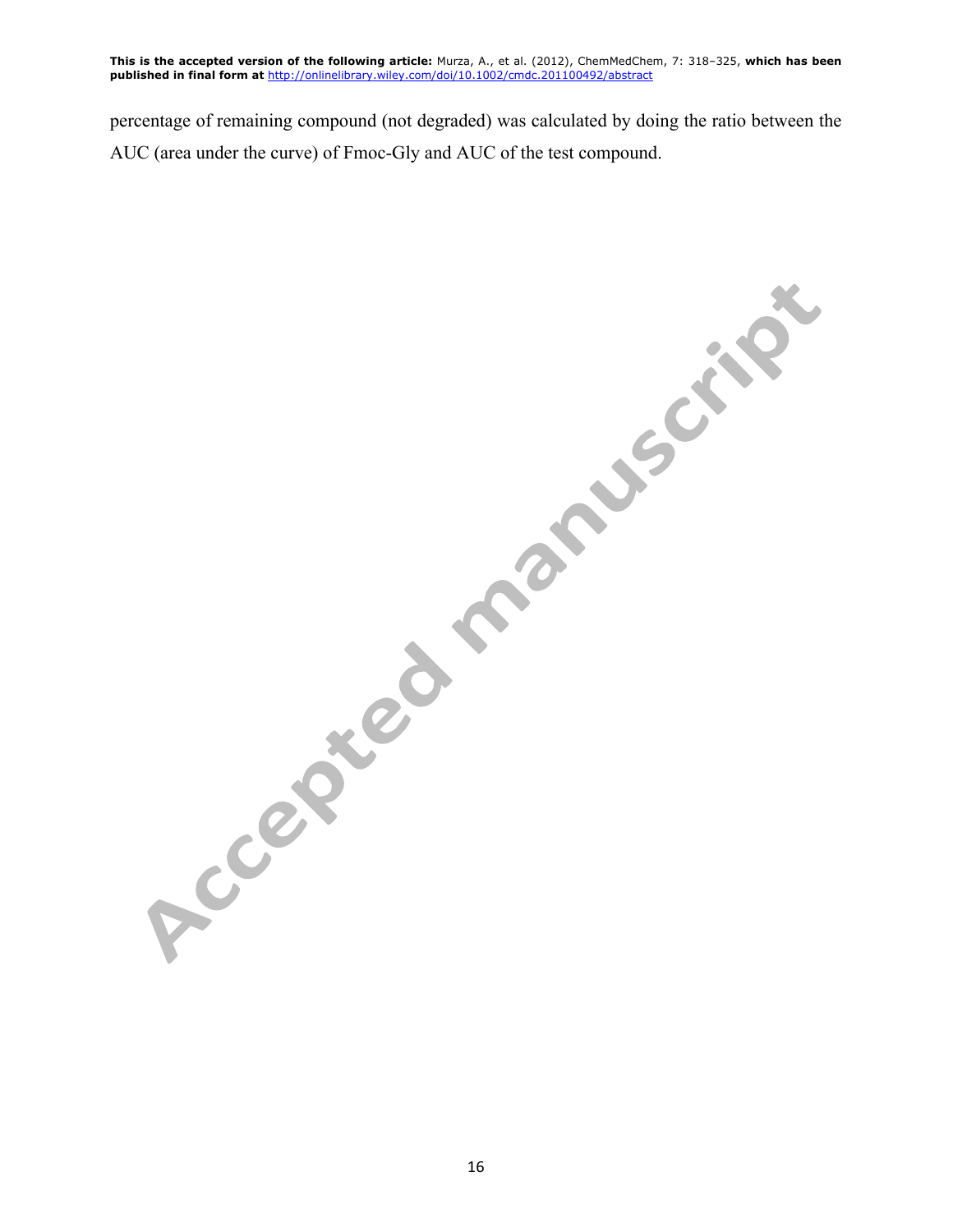### **REFERENCES**

[1] B.F. O'Dowd, M. Heiber, A. Chan, H.H. Heng, L.C. Tsui, J.L. Kennedy, X. Shi, A. Petronis, S.R. George, T. Nguyen, *Gene* **1993**, *136*, 355-360.

[2] K. Tatemoto, M. Hosoya, Y. Habata, R. Fujii, T. Kakegawa, M.X. Zou, Y. Kawamata, S. Fukusumi, S. Hinuma, C. Kitada, T. Kurokawa, H. Onda, M. Fujino, *Biochem. Biophys. Res. Commun.* **1998**, *251*, 471-476.

[3] J. Berta, I. Kenessey, J. Dobos, J. Tovari, W. Klepetko, H. Jan Ankersmit, B. Hegedus, F. Renyi-Vamos, J. Varga, Z. Lorincz, S. Paku, G. Ostoros, A. Rozsas, J. Timar, B. Dome, *J. Thorac. Oncol.* **2010**, *5*, 1120-1129.

[4] L. Bodineau, A. Hus-Citharel, C. Llorens-Cortes, *Ann. Endocrinol. (Paris)* **2010**, *71*, 249-256.

[5] C.J. Charles, *Cardiovasc. Hematol. Agents Med. Chem.* **2007**, *5*, 1-10.

[6] N. De Mota, Z. Lenkei, C. Llorens-Cortes, *Neuroendocrinology* **2000**, 72, 400-407.

[7] N. De Mota, A. Reaux-Le Goazigo, S. El Messari, N. Chartrel, D. Roesch, C. Dujardin, C. Kordon, H. Vaudry, F. Moos, C. Llorens-Cortes, *Proc. Natl. Acad. Sci. U. S. A.* **2004**, *101*, 10464- 10469.

[8] C. Dray, C. Debard, J. Jager, E. Disse, D. Daviaud, P. Martin, C. Attane, E. Wanecq, C. Guigne, F. Bost, J.F. Tanti, M. Laville, H. Vidal, P. Valet, I. Castan-Laurell, *Am. J. Physiol. Endocrinol. Metab.* **2010**, *298*, E1161-9.

[9] A.G. Japp, D.E. Newby, *Biochem. Pharmacol.* **2008**, *75*, 1882-1892.

[10] D.K. Lee, S.R. George, B.F. O'Dowd, *Trends Pharmacol. Sci.* **2006**, *27*, 190-194.

[11] A.M. O'Carroll, T.L. Selby, M. Palkovits, S.J. Lolait, *Biochim. Biophys. Acta* **2000**, *1492*, 72- 80.

[12] G. Wang, Y. Anini, W. Wei, X. Qi, A.M. OCarroll, T. Mochizuki, H.Q. Wang, M.R. Hellmich, E.W. Englander, G.H. Greeley Jr, *Endocrinology* **2004**, *145*, 1342-1348.

[13] C. Dray, C. Knauf, D. Daviaud, A. Waget, J. Boucher, M. Buleon, P.D. Cani, C. Attane, C. Guigne, C. Carpene, R. Burcelin, I. Castan-Laurell, P. Valet, *Cell. Metab.* **2008**, *8*, 437-445.

[14] Y. Horiuchi, T. Fujii, Y. Kamimura, K. Kawashima, *J. Neuroimmunol.* **2003**, *144*, 46-52.

[15] B. Chandrasekaran, P.R. Kalra, J. Donovan, J. Hooper, J.R. Clague, T.A. McDonagh, *J. Card. Fail.* **2010**, *16*, 556-561.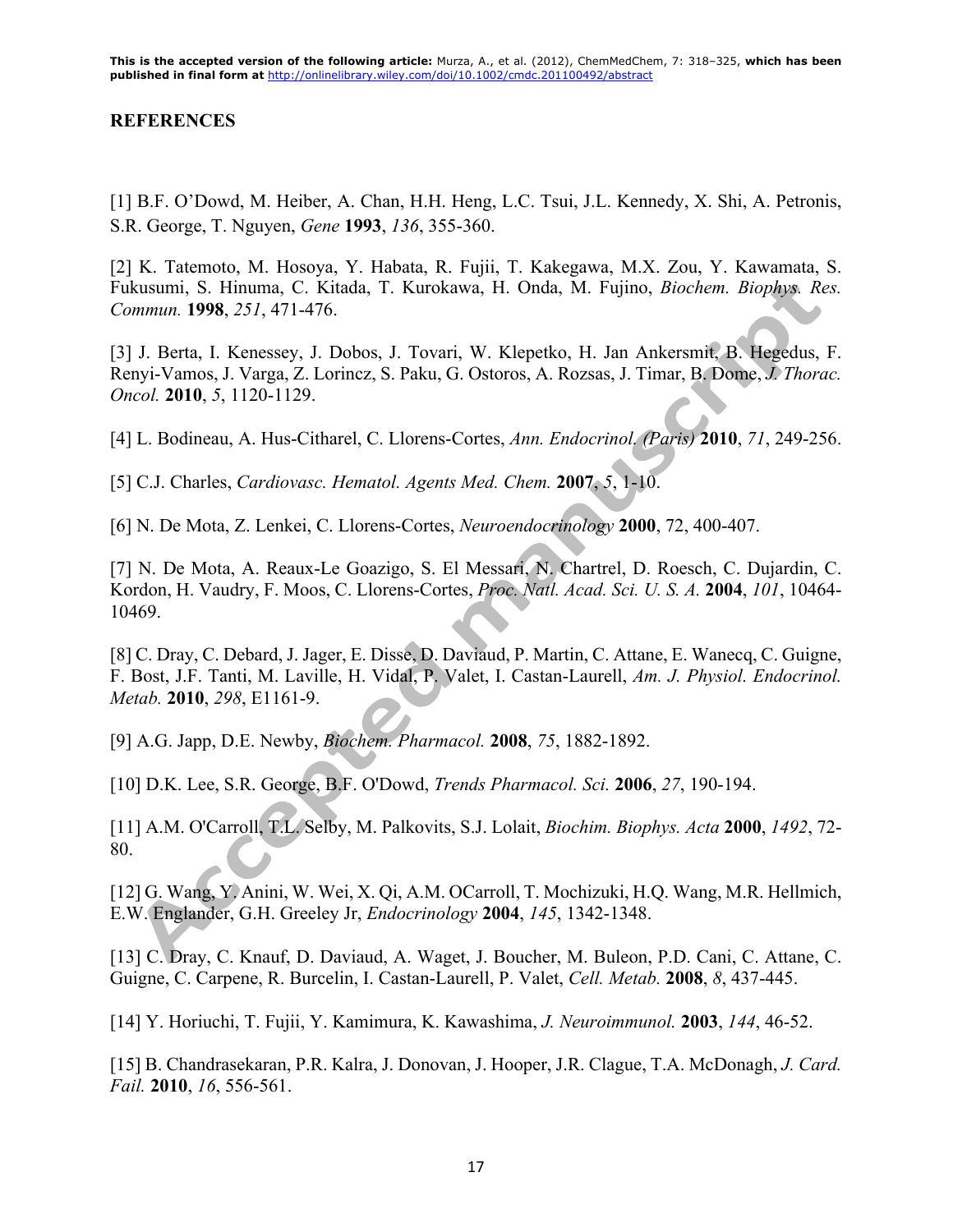[16] X.F. Fan, Q. Wang, S.Z. Mao, L.G. Hu, L. Hong, L.X. Tian, Y.Q. Gao, Y.S. Gong, *Zhongguo Ying Yong Sheng Li Xue Za Zhi* **2010**, *26*, 9-12.

[17] M.V. Heinonen, A.K. Purhonen, P. Miettinen, M. Paakkonen, E. Pirinen, E. Alhava, K. Akerman, K.H. Herzig, *Regul. Pept.* **2005**, *130*, 7-13.

[18] A.G. Japp, N.L. Cruden, D.A. Amer, V.K. Li, E.B. Goudie, N.R. Johnston, S. Sharma, I. Neilson, D.J. Webb, I.L. Megson, A.D. Flapan, D.E. Newby, *J. Am. Coll. Cardiol.* **2008**, *52*, 908- 913.

[19] D.K. Lee, S.R. George, B.F. O'Dowd, *Trends Pharmacol. Sci.* **2006**, *27*, 190-194.

[20] C. Llorens-Cortes, A. Beaudet, *Med. Sci. (Paris)* **2005**, *21*, 741-746.

[21] Y.P. Visser, F.J. Walther, H. Laghmani el, A. Laarse, G.T. Wagenaar, *Am. J. Respir. Crit. Care Med.* **2010**, *182*, 1239-1250.

[22] N. Xu, H. Wang, L. Fan, Q. Chen, *Peptides* **2009**, *30*, 1153-1157.

[23] X. Fan, N. Zhou, X. Zhang, M. Mukhtar, Z. Lu, J. Fang, G.C. DuBois, R.J. Pomerantz, *Biochemistry* **2003**, *42*, 10163-10168.

[24] X.J. Zeng, L.K. Zhang, H.X. Wang, L.Q. Lu, L.Q. Ma, C.S. Tang, *Peptides* **2009**, *30*, 1144- 1152.

[25] S.L. Pitkin, J.J. Maguire, T.I. Bonner, A.P. Davenport, *Pharmacol. Rev.* **2010**, *62*, 331-342.

[26] A.D. Medhurst, C.A. Jennings, M.J. Robbins, R.P. Davis, C. Ellis, K.Y. Winborn, K.W. Lawrie, G. Hervieu, G. Riley, J.E. Bolaky, N.C. Herrity, P. Murdock, J.G. Darker, *J. Neurochem.* **2003**, *84*, 1162-1172.

[27] P. Yue, H. Jin, S. Xu, M. Aillaud, A.C. Deng, J. Azuma, R.K. Kundu, G.M. Reaven, T. Quertermous, P.S. Tsao, *Endocrinology* **2011**, *152*, 59-68.

[28] B. Masri, L. van den Berghe, C. Sorli, B. Knibiehler, Y. Audigier, *J. Soc. Biol.* **2009**, *203*, 171-179.

[29] I. Szokodi, P. Tavi, G. Földes, S. Voutulainen-Myllylä, M. Ilves, H. Tokola, S. Pikkarainen, J. Rysä, M. Tόth, H. Ruskoaho, *Circ. Res.* **2002**, *91*, 434-440.

[30] D.K. Lee, S.S. Ferguson, S.R. George, B.F. O'Dowd, *Biochem. Biophys. Res. Commun.* **2010**, *395*, 185-189.

[31] D.N. Langelaan, E.M. Bebbington, T. Reddy, J.K. Rainey, *Biochemistry* **2009**, *48*, 537-548.

[32] N.J. Macaluso, R.C. Glen, *ChemMedChem* **2010**, *5*, 1247-1253.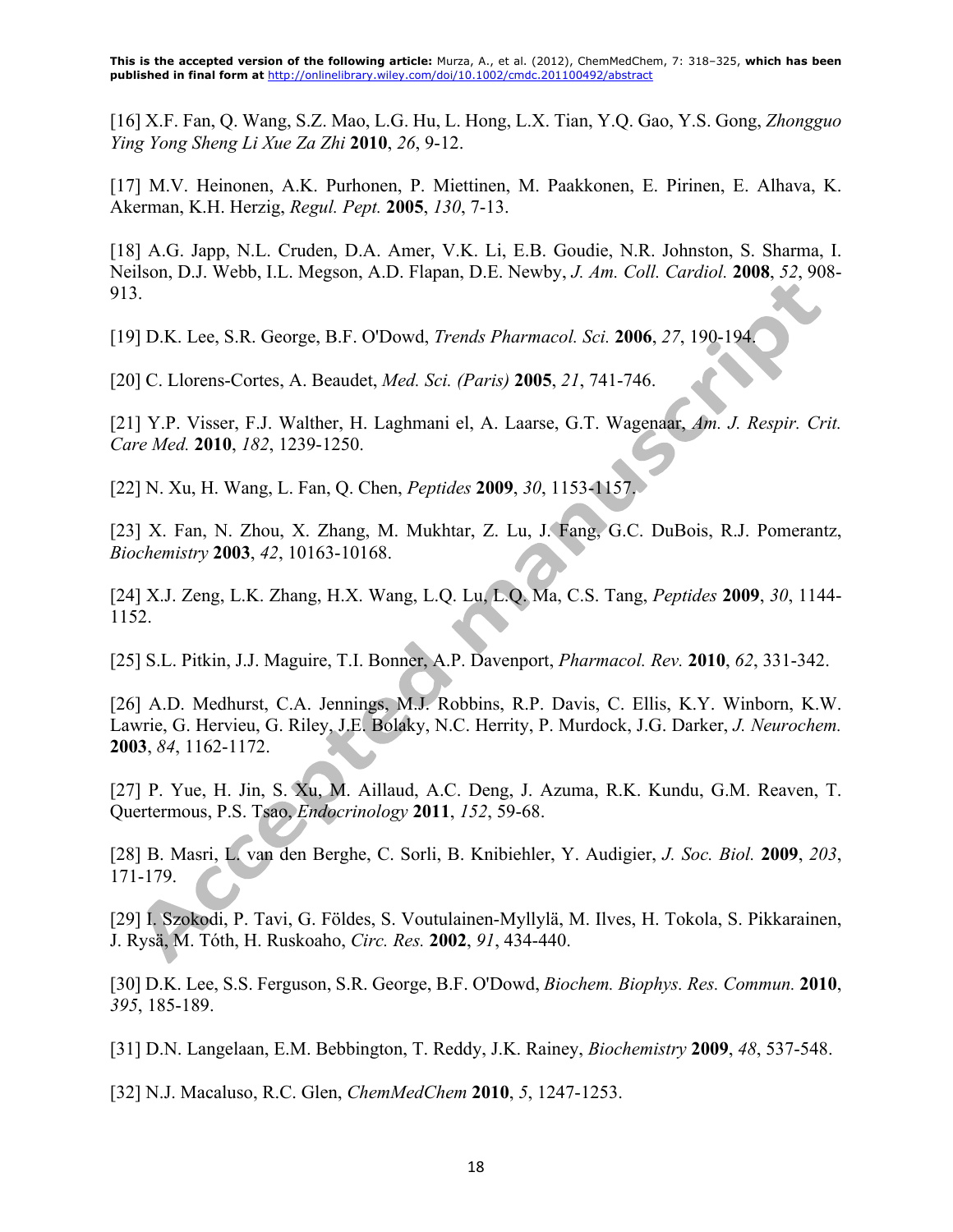[33] N.J. Macaluso, S.L. Pitkin, J.J. Maguire, A.P. Davenport, R.C. Glen, *ChemMedChem* **2011**, *6*, 1017-1023.

[34] J. Hamada, J. Kimura, J. Ishida, T. Kohda, S. Morishita, S. Ichihara, A. Fukamizu, *Int. J. Mol. Med.* **2008**, *22*, 547-552.

[35] X. Iturrioz, R. Alvear-Perez, N. De Mota, C. Franchet, F. Guillier, V. Leroux, H. Dabire, M. Le Jouan, H. Chabane, R. Gerbier, D. Bonnet, A. Berdeaux, B. Maigret, J.L. Galzi, M. Hibert, C. Llorens-Cortes, *FASEB J.* **2010**, *24*, 1506-1517.

[36] X. Iturrioz, R. Gerbier, V. Leroux, R. Alvear-Perez, B. Maigret, C. Llorens-Cortes, *J. Biol. Chem.* **2010**, *285*, 32627-32637.

[37] C. Vickers, P. Hales, V. Kaushik, L. Dick, J. Gavin, J. Tang, K. Godbout, T. Parsons, E. Baronas, F. Hsieh, S. Acton, M. Patane, A. Nichols, P. Tummino, *J. Biol. Chem.* **2002**, *277*, 14838- 14843.

[38] K. Janek, J. Behlke, J. Zipper, H. Fabian, Y. Georgalis, M. Beyermann, M. Bienert, E. Krause, *Biochemistry* **1999**, *38*, 8246-8252.

[39] S. El Messari, X. Iturrioz, C. Fassot, N. De Mota, D. Roesch, C. Llorens-Cortes, *J. Neurochem.*  **2004**, *90*, 1290-1301.

[40] W. Vogt, *Free Radicals Biol. Med.* **1995**, *18*, 93-105.

[41] C. Ruan, M.T. Rodgers, *J. Am. Chem. Soc.* **2004**, *126*, 14600-14610.

[42] J.E. Robbers, S. Srikrai, H.G. Floss, *J. Nat. Prod.* **1982**, *45*, 178-181.

[43] M. Salomon, A. Jimenez, I. Salazar, R. Zawadzki, *J. Chem. Ed.* **1973**, *50*, 370-371.

[44] C. Wei, D. Tung, Y.M. Yip, Y. Mei, D. Zhang, *J. Chem. Phys.* **2011**, *134*, 171101.

[45] E. Kaiser, R. L. Colescott, C. D. Bossinger, P. I. Cook, *Anal. Bioch. 1970, 34,* 595.

[46] N. Gallo-Payet, M.D. Payet, *J. Endocrinol.* **1989**, *120*, 409-421.

[47] Z. Kilianova, N. Basora, P. Kilian, M.D. Payet, N. Gallo-Payet, *Endocrinology* **2006**, *147*, 2325-2337.

[48] Y. Salomon, C. Londos, M. Rodbell, *Anal. Biochem.* **1974**, *58*, 541-548.

[49] C. Ehrhardt, M. Schmolke, A. Matzke, A. Knoblauch, C. Will, V. Wixler, S. Ludwig, *Signal Transduction* **2006**, *6*, 179-184.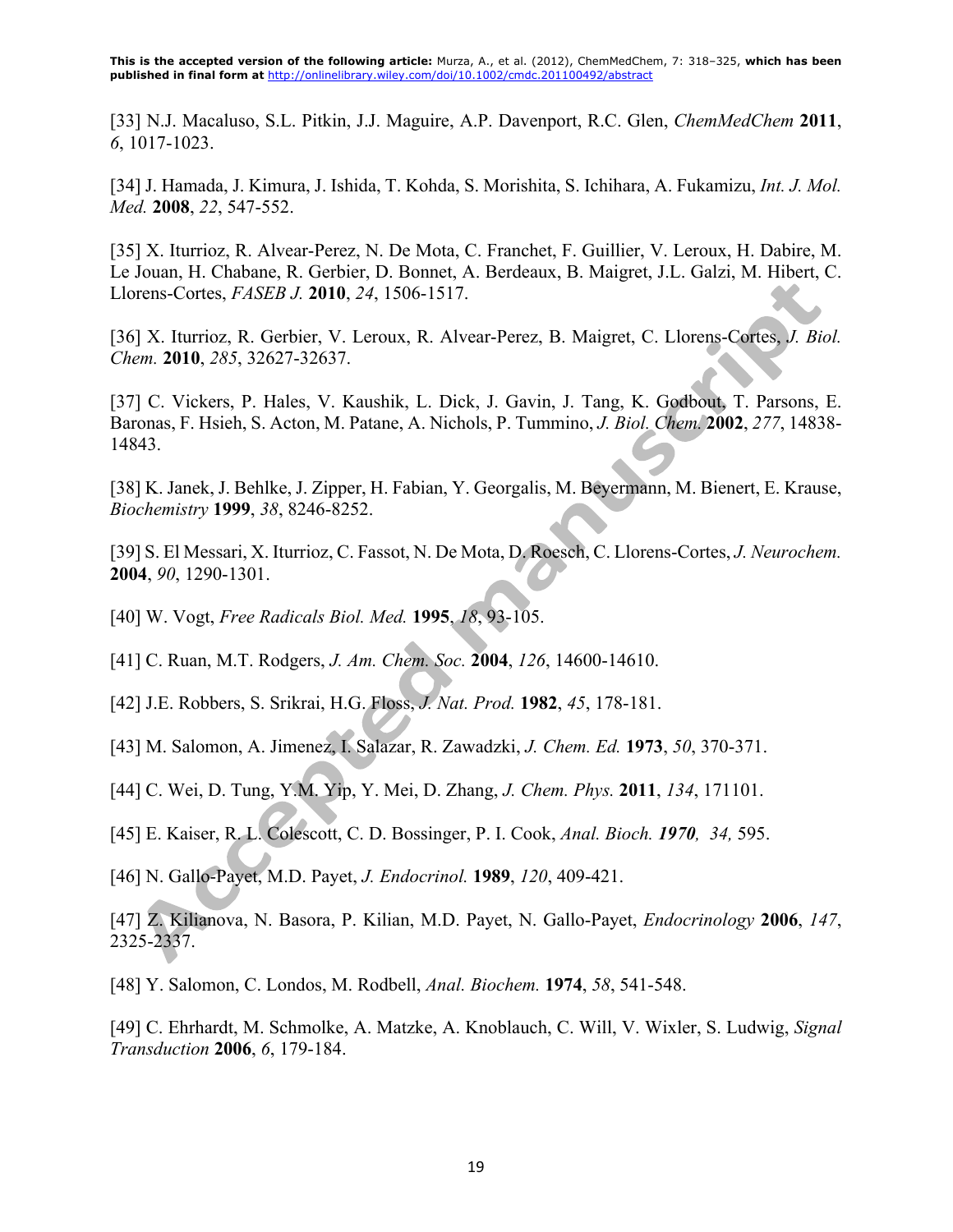| Table 1. Sequence of the D-scan compounds, binding affinity and functional assays. |                                                                                                                                                                            |                      |                                       |                                                              |  |  |  |  |  |
|------------------------------------------------------------------------------------|----------------------------------------------------------------------------------------------------------------------------------------------------------------------------|----------------------|---------------------------------------|--------------------------------------------------------------|--|--|--|--|--|
| $N^{\circ}$                                                                        | Sequence                                                                                                                                                                   | <b>Binding</b>       |                                       | <b>Functional assays</b>                                     |  |  |  |  |  |
|                                                                                    |                                                                                                                                                                            | $IC_{50} (nM)^{[a]}$ | $EC_{50}$<br>cAMP (nM) <sup>[b]</sup> | cAMP %<br>inhibition<br>at 10 <sup>-5</sup> M <sup>[c]</sup> |  |  |  |  |  |
| Ape13                                                                              | <glu-r-p-r-l-s-h-k-g-p-m-p-f< td=""><td><math>5.7 \pm 0.3</math></td><td><math>1.89 \pm 1</math></td><td><math>96.0 \pm 1.8</math></td></glu-r-p-r-l-s-h-k-g-p-m-p-f<>     | $5.7 \pm 0.3$        | $1.89 \pm 1$                          | $96.0 \pm 1.8$                                               |  |  |  |  |  |
| 1                                                                                  | <glu-r-p-r-l-s-h-k-g-p-nle-p-f< td=""><td><math>2.6 \pm 0.3</math></td><td><math>14.8 \pm 5</math></td><td><math>88.8 \pm 1.3</math></td></glu-r-p-r-l-s-h-k-g-p-nle-p-f<> | $2.6 \pm 0.3$        | $14.8 \pm 5$                          | $88.8 \pm 1.3$                                               |  |  |  |  |  |
| $\overline{2}$                                                                     | <glu-r-p-r-l-s-h-k-g-p-m-p-(d)f< td=""><td><math>109 \pm 16</math></td><td></td><td><math>94.8 \pm 1.8</math></td></glu-r-p-r-l-s-h-k-g-p-m-p-(d)f<>                       | $109 \pm 16$         |                                       | $94.8 \pm 1.8$                                               |  |  |  |  |  |
| 3                                                                                  | <glu-r-p-r-l-s-h-k-g-p-m-(d)p-f< td=""><td><math>44 \pm 13</math></td><td></td><td><math>89.9 \pm 1.3</math></td></glu-r-p-r-l-s-h-k-g-p-m-(d)p-f<>                        | $44 \pm 13$          |                                       | $89.9 \pm 1.3$                                               |  |  |  |  |  |
| 4                                                                                  | <glu-r-p-r-l-s-h-k-g-p-(d)m-p-f< td=""><td><math>11 \pm 2</math></td><td></td><td><math>88.0 \pm 0.7</math></td></glu-r-p-r-l-s-h-k-g-p-(d)m-p-f<>                         | $11 \pm 2$           |                                       | $88.0 \pm 0.7$                                               |  |  |  |  |  |
| 5                                                                                  | <glu-r-p-r-l-s-h-k-g-(d)p-m-p-f< td=""><td><math>1639 \pm 283</math></td><td></td><td><math>87.6 \pm 0.9</math></td></glu-r-p-r-l-s-h-k-g-(d)p-m-p-f<>                     | $1639 \pm 283$       |                                       | $87.6 \pm 0.9$                                               |  |  |  |  |  |
| 6                                                                                  | <glu-r-p-r-l-s-h-(d)k-g-p-m-p-f< td=""><td><math>452 \pm 119</math></td><td></td><td><math>90.0 \pm 1.3</math></td></glu-r-p-r-l-s-h-(d)k-g-p-m-p-f<>                      | $452 \pm 119$        |                                       | $90.0 \pm 1.3$                                               |  |  |  |  |  |
| $\overline{7}$                                                                     | <glu-r-p-r-l-s-(d)h-k-g-p-m-p-f< td=""><td><math>305 \pm 64</math></td><td></td><td><math>89.1 \pm 1.6</math></td></glu-r-p-r-l-s-(d)h-k-g-p-m-p-f<>                       | $305 \pm 64$         |                                       | $89.1 \pm 1.6$                                               |  |  |  |  |  |
| 8                                                                                  | <glu-r-p-r-l-(d)s-h-k-g-p-m-p-f< td=""><td><math>642 \pm 118</math></td><td></td><td><math>88.5 \pm 1.5</math></td></glu-r-p-r-l-(d)s-h-k-g-p-m-p-f<>                      | $642 \pm 118$        |                                       | $88.5 \pm 1.5$                                               |  |  |  |  |  |
| 9                                                                                  | <glu-r-p-r-(d)l-s-h-k-g-p-m-p-f< td=""><td><math>61 \pm 10</math></td><td></td><td><math>88.6 \pm 0.6</math></td></glu-r-p-r-(d)l-s-h-k-g-p-m-p-f<>                        | $61 \pm 10$          |                                       | $88.6 \pm 0.6$                                               |  |  |  |  |  |
| 10                                                                                 | <glu-r-p-(d)r-l-s-h-k-g-p-m-p-f< td=""><td><math>1279 \pm 271</math></td><td></td><td><math>88.4 \pm 1.3</math></td></glu-r-p-(d)r-l-s-h-k-g-p-m-p-f<>                     | $1279 \pm 271$       |                                       | $88.4 \pm 1.3$                                               |  |  |  |  |  |
| 11                                                                                 | <glu-r-(d)p-r-l-s-h-k-g-p-m-p-f< td=""><td><math>3944 \pm 545</math></td><td></td><td><math>84.4 \pm 1.5</math></td></glu-r-(d)p-r-l-s-h-k-g-p-m-p-f<>                     | $3944 \pm 545$       |                                       | $84.4 \pm 1.5$                                               |  |  |  |  |  |
| 12                                                                                 | <glu-(d)r-p-r-l-s-h-k-g-p-m-p-f< td=""><td><math>4120 \pm 672</math></td><td></td><td><math>85.5 \pm 0.6</math></td></glu-(d)r-p-r-l-s-h-k-g-p-m-p-f<>                     | $4120 \pm 672$       |                                       | $85.5 \pm 0.6$                                               |  |  |  |  |  |
| 13                                                                                 | (D) <glu-r-p-r-l-s-h-k-g-p-m-p-f< td=""><td><math>26 \pm 3</math></td><td></td><td><math>90.2 \pm 1.4</math></td></glu-r-p-r-l-s-h-k-g-p-m-p-f<>                           | $26 \pm 3$           |                                       | $90.2 \pm 1.4$                                               |  |  |  |  |  |

[a] Concentration producing 50% competitive inhibition of binding of apelin radioligand  $[<sup>125</sup>]$ -apelin13, values represent the mean ± S.E.M. of three determinations. [b] Concentration producing 50% inhibition of forskolininduced cAMP accumulation, values represent the mean  $\pm$  S.E.M. of three determinations. [c] % inhibition of forskolin-induced cAMP accumulation at 10<sup>-5</sup> M, values represent the mean of three determinations.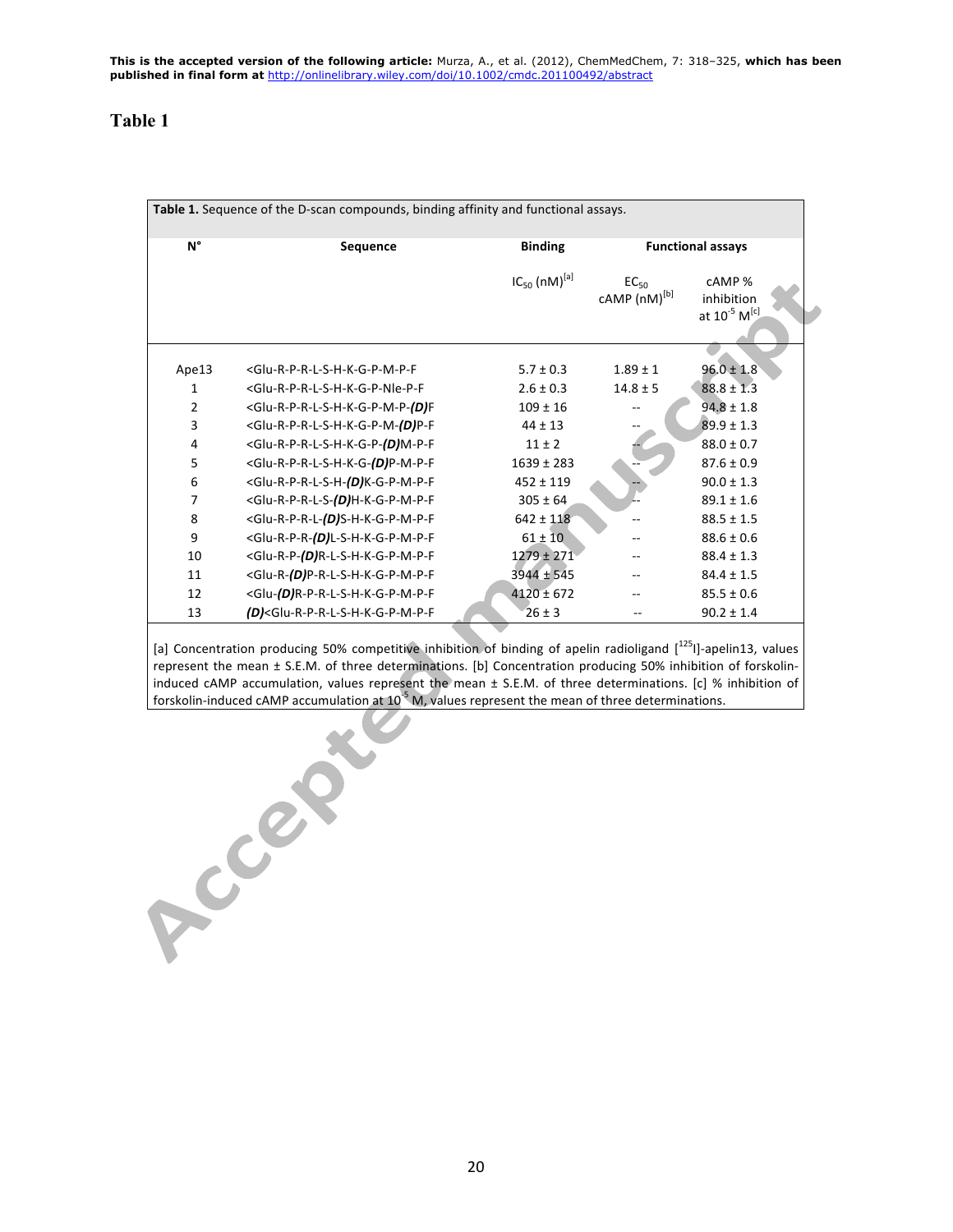| $N^{\circ}$ | <b>Sequence</b>                                                                                                                                                                                                                                                             | <b>Binding</b>       | <b>Functional assays</b>                     |                                                       |                                                                      | % remaining after <sup>[e]</sup> |    |    |
|-------------|-----------------------------------------------------------------------------------------------------------------------------------------------------------------------------------------------------------------------------------------------------------------------------|----------------------|----------------------------------------------|-------------------------------------------------------|----------------------------------------------------------------------|----------------------------------|----|----|
|             |                                                                                                                                                                                                                                                                             | $IC_{50} (nM)^{[a]}$ | EC <sub>50</sub><br>cAMP (nM) <sup>[b]</sup> | cAMP %<br>inhibition at<br>$10^{-5}$ M <sup>[c]</sup> | EC <sub>50</sub><br>$\beta$ -arrestin $\overline{2}$<br>$(nM)^{[d]}$ | 1 <sub>h</sub>                   | 2h | 3h |
| Ape13       | <glu-r-p-r-l-s-h-k-g-p-m-p-f< td=""><td><math>5.7 \pm 0.3</math></td><td><math>1.9 \pm 1</math></td><td><math>96.0 \pm 1.8</math></td><td><math>91 \pm 17</math></td><td>27</td><td>6</td><td>0</td></glu-r-p-r-l-s-h-k-g-p-m-p-f<>                                         | $5.7 \pm 0.3$        | $1.9 \pm 1$                                  | $96.0 \pm 1.8$                                        | $91 \pm 17$                                                          | 27                               | 6  | 0  |
| 1           | <glu-r-p-r-l-s-h-k-g-p-nle-p-f< td=""><td><math>2.6 \pm 0.3</math></td><td><math>14.8 \pm 5</math></td><td><math>88.8 \pm 1.3</math></td><td></td><td>25</td><td>5</td><td>0</td></glu-r-p-r-l-s-h-k-g-p-nle-p-f<>                                                          | $2.6 \pm 0.3$        | $14.8 \pm 5$                                 | $88.8 \pm 1.3$                                        |                                                                      | 25                               | 5  | 0  |
| 14          | <glu-r-p-r-l-s-h-k-g-p-nle-p-dip< td=""><td><math>88 \pm 6</math></td><td><math>- -</math></td><td><math>93.9 \pm 1.9</math></td><td><math>630 \pm 179</math></td><td>71</td><td>58</td><td>49</td></glu-r-p-r-l-s-h-k-g-p-nle-p-dip<>                                      | $88 \pm 6$           | $- -$                                        | $93.9 \pm 1.9$                                        | $630 \pm 179$                                                        | 71                               | 58 | 49 |
| 15          | <glu-r-p-r-l-s-h-k-g-p-nle-p-bip< td=""><td><math>7.8 \pm 0.4</math></td><td><math>10.3 \pm 3</math></td><td><math>88.0 \pm 1.4</math></td><td><math>361 \pm 64</math></td><td>67</td><td>24</td><td>5</td></glu-r-p-r-l-s-h-k-g-p-nle-p-bip<>                              | $7.8 \pm 0.4$        | $10.3 \pm 3$                                 | $88.0 \pm 1.4$                                        | $361 \pm 64$                                                         | 67                               | 24 | 5  |
| 16          | <glu-r-p-r-l-s-h-k-g-p-nle-p-1nal< td=""><td><math>14.1 \pm 0.9</math></td><td><math>28.6 \pm 2</math></td><td><math>94.4 \pm 1.2</math></td><td><math>522 \pm 110</math></td><td>65</td><td>59</td><td>38</td></glu-r-p-r-l-s-h-k-g-p-nle-p-1nal<>                         | $14.1 \pm 0.9$       | $28.6 \pm 2$                                 | $94.4 \pm 1.2$                                        | $522 \pm 110$                                                        | 65                               | 59 | 38 |
| 17          | <glu-r-p-r-l-s-h-k-g-p-nle-p-2nal< td=""><td><math>1.2 \pm 0.1</math></td><td><math>20.5 \pm 6</math></td><td><math>90.7 \pm 2.1</math></td><td><math>70 \pm 11</math></td><td>84</td><td>35</td><td>6</td></glu-r-p-r-l-s-h-k-g-p-nle-p-2nal<>                             | $1.2 \pm 0.1$        | $20.5 \pm 6$                                 | $90.7 \pm 2.1$                                        | $70 \pm 11$                                                          | 84                               | 35 | 6  |
| 18          | <glu-r-p-r-l-s-h-k-g-p-nle-p-cha< td=""><td><math>2.3 \pm 0.6</math></td><td><math>19.9 \pm 8</math></td><td><math>95.2 \pm 0.9</math></td><td><math>170 \pm 32</math></td><td>65</td><td>50</td><td>30</td></glu-r-p-r-l-s-h-k-g-p-nle-p-cha<>                             | $2.3 \pm 0.6$        | $19.9 \pm 8$                                 | $95.2 \pm 0.9$                                        | $170 \pm 32$                                                         | 65                               | 50 | 30 |
| 19          | <glu-r-p-r-l-s-h-k-g-p-nle-p-w< td=""><td><math>8.5 \pm 0.2</math></td><td></td><td><math>58.5 \pm 1.2</math></td><td><math>293 \pm 64</math></td><td>21</td><td>5</td><td>0</td></glu-r-p-r-l-s-h-k-g-p-nle-p-w<>                                                          | $8.5 \pm 0.2$        |                                              | $58.5 \pm 1.2$                                        | $293 \pm 64$                                                         | 21                               | 5  | 0  |
| 20          | <glu-r-p-r-l-s-h-k-g-p-nle-p-(4-br)f< td=""><td><math>1.2 \pm 0.1</math></td><td><math>12.4 \pm 3</math></td><td><math>90.6 \pm 1.6</math></td><td><math>28 \pm 8</math></td><td>47</td><td>17</td><td>2</td></glu-r-p-r-l-s-h-k-g-p-nle-p-(4-br)f<>                        | $1.2 \pm 0.1$        | $12.4 \pm 3$                                 | $90.6 \pm 1.6$                                        | $28 \pm 8$                                                           | 47                               | 17 | 2  |
| 21          | <glu-r-p-r-l-s-h-k-g-p-nle-p-(2,4,5-trifluoro)f< td=""><td><math>0.83 \pm 0.2</math></td><td><math>20.4 \pm 9</math></td><td><math>95.1 \pm 2.1</math></td><td><math>32 \pm 9</math></td><td>35</td><td>12</td><td>5</td></glu-r-p-r-l-s-h-k-g-p-nle-p-(2,4,5-trifluoro)f<> | $0.83 \pm 0.2$       | $20.4 \pm 9$                                 | $95.1 \pm 2.1$                                        | $32 \pm 9$                                                           | 35                               | 12 | 5  |
| 22          | <glu-r-p-r-l-s-h-k-g-p-nle-p-(4-nitro)f< td=""><td><math>2.6 \pm 0.3</math></td><td><math>9.8 \pm 2</math></td><td><math>89.4 \pm 1.8</math></td><td><math>53 \pm 15</math></td><td>35</td><td>15</td><td>0</td></glu-r-p-r-l-s-h-k-g-p-nle-p-(4-nitro)f<>                  | $2.6 \pm 0.3$        | $9.8 \pm 2$                                  | $89.4 \pm 1.8$                                        | $53 \pm 15$                                                          | 35                               | 15 | 0  |

Table 2. C-terminal residue substitutions, binding affinity, functional assays and plasma stability.

[a] Concentration producing 50% competitive inhibition of binding of apelin radioligand  $[1^{25}1]$ -apelin13, values represent the mean ± S.E.M. of three determinations. [b] Concentration producing 50% inhibition of forskolin-induced cAMP accumulation, values represent the mean ± S.E.M. of three determinations. [c] % inhibition of forskolin-induced cAMP accumulation at  $10^{-5}$  M, values represent the mean of three determinations. [d] Concentration producing 50% activation of the  $\beta$ -arrestin2 pathway as observed in the BRET assay, values represent the mean ± S.E.M. of three determinations [e] Values represent the mean of two determinations after 1h, 2h and 3h of incubation in rat plasma and are calculated by doing the ratio between surface areas of reference standard Fmoc-Gly and compound signals by HPLC/UV (214 nm).

Accepted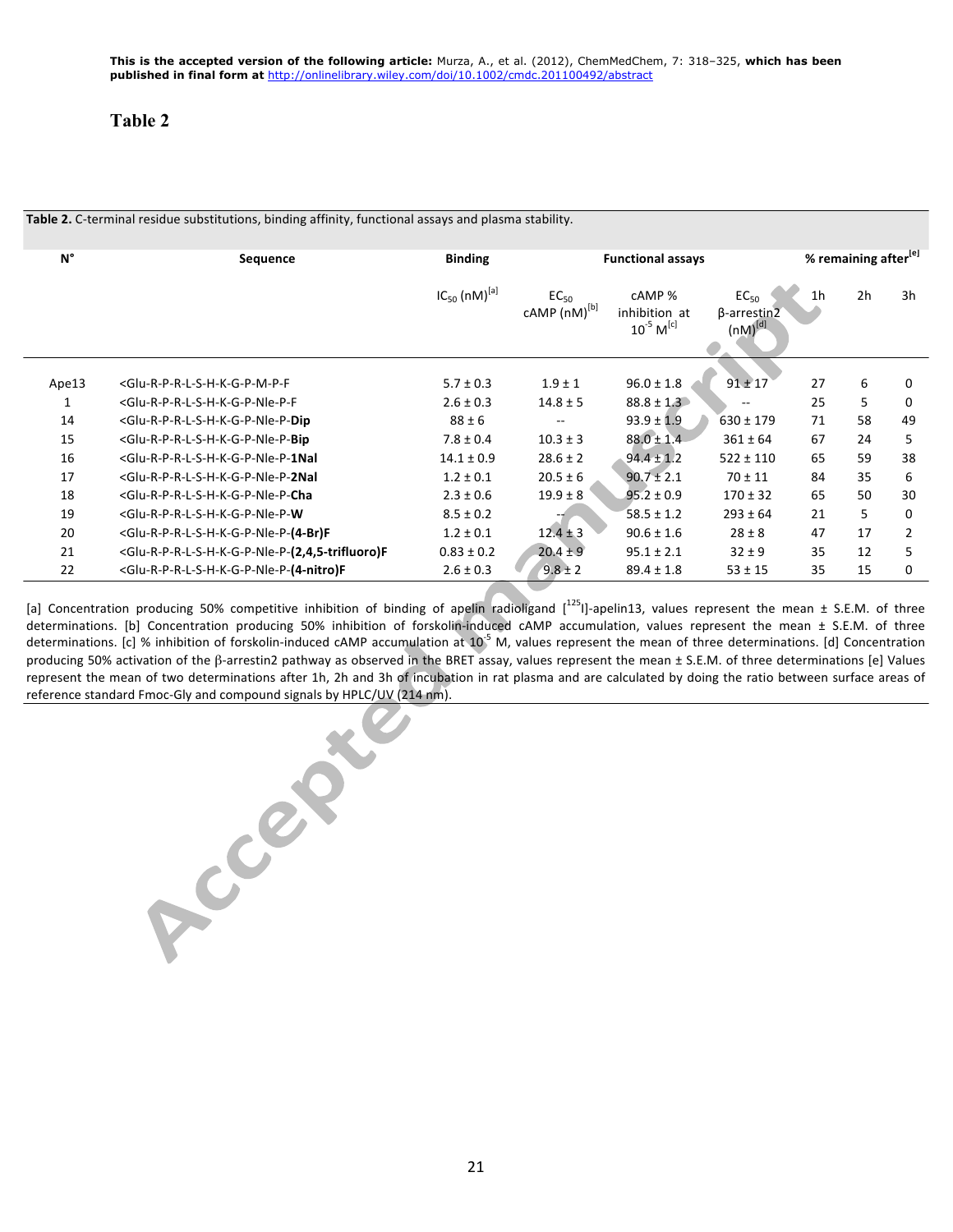| rable 5. Sequence of the PT substituted compounds, binding annihity, functional assays and plasma stability. I |                                                                                                                                                                                                                                                                                             |                      |                                                              |                                             |                                    |                |                |          |  |
|----------------------------------------------------------------------------------------------------------------|---------------------------------------------------------------------------------------------------------------------------------------------------------------------------------------------------------------------------------------------------------------------------------------------|----------------------|--------------------------------------------------------------|---------------------------------------------|------------------------------------|----------------|----------------|----------|--|
| $N^{\circ}$                                                                                                    | Sequence                                                                                                                                                                                                                                                                                    | <b>Binding</b>       | % remaining after <sup>[e]</sup><br><b>Functional assays</b> |                                             |                                    |                |                |          |  |
|                                                                                                                |                                                                                                                                                                                                                                                                                             | $IC_{50} (nM)^{[a]}$ | $EC_{50}$                                                    | cAMP %                                      | $EC_{50}$                          | 1 <sub>h</sub> | 2 <sub>h</sub> | 3h       |  |
|                                                                                                                |                                                                                                                                                                                                                                                                                             |                      | cAMP (nM) <sup>[b]</sup>                                     | inhibition at<br>$10^{-5}$ M <sup>[c]</sup> | $\beta$ -arrestin2<br>$(nM)^{[d]}$ |                |                |          |  |
|                                                                                                                |                                                                                                                                                                                                                                                                                             |                      |                                                              |                                             |                                    |                |                |          |  |
| Ape13                                                                                                          | <glu-r-p-r-l-s-h-k-g-p-m-p-f< td=""><td><math>5.7 \pm 0.3</math></td><td><math>1.89 \pm 1</math></td><td><math>96.0 \pm 1.8</math></td><td><math>91 \pm 17</math></td><td>27</td><td>6</td><td>0</td></glu-r-p-r-l-s-h-k-g-p-m-p-f<>                                                        | $5.7 \pm 0.3$        | $1.89 \pm 1$                                                 | $96.0 \pm 1.8$                              | $91 \pm 17$                        | 27             | 6              | 0        |  |
| 1                                                                                                              | <glu-r-p-r-l-s-h-k-g-p-nle-p-f< td=""><td><math>2.6 \pm 0.3</math></td><td><math>14.8 \pm 5</math></td><td><math>88.8 \pm 1.3</math></td><td></td><td>25</td><td>5</td><td>0</td></glu-r-p-r-l-s-h-k-g-p-nle-p-f<>                                                                          | $2.6 \pm 0.3$        | $14.8 \pm 5$                                                 | $88.8 \pm 1.3$                              |                                    | 25             | 5              | 0        |  |
| 23                                                                                                             | <glu-r-p-r-l-s-h-k-g-p-m-n ala-f<="" me="" td=""><td><math>3.4 \pm 0.2</math></td><td><math>10.0 \pm 3</math></td><td><math>90.1 \pm 1.1</math></td><td><math>114 \pm 23</math></td><td>18</td><td>0</td><td>0</td></glu-r-p-r-l-s-h-k-g-p-m-n>                                             | $3.4 \pm 0.2$        | $10.0 \pm 3$                                                 | $90.1 \pm 1.1$                              | $114 \pm 23$                       | 18             | 0              | 0        |  |
| 24                                                                                                             | <glu-r-p-r-l-s-h-k-g-p-m-aib-f< td=""><td><math>0.76 \pm 0.1</math></td><td><math>30.0 \pm 13</math></td><td><math>89.9 \pm 1.6</math></td><td><math>46 \pm 10</math></td><td>49</td><td>18</td><td>12</td></glu-r-p-r-l-s-h-k-g-p-m-aib-f<>                                                | $0.76 \pm 0.1$       | $30.0 \pm 13$                                                | $89.9 \pm 1.6$                              | $46 \pm 10$                        | 49             | 18             | 12       |  |
| 25                                                                                                             | <glu-r-p-r-l-s-h-k-g-p-m-hopro-f< td=""><td><math>11.3 \pm 2.0</math></td><td><math>11.6 \pm 3</math></td><td><math>91.5 \pm 1.9</math></td><td><math>453 \pm 115</math></td><td>46</td><td>12</td><td><math>\Omega</math></td></glu-r-p-r-l-s-h-k-g-p-m-hopro-f<>                          | $11.3 \pm 2.0$       | $11.6 \pm 3$                                                 | $91.5 \pm 1.9$                              | $453 \pm 115$                      | 46             | 12             | $\Omega$ |  |
| 26                                                                                                             | <glu-r-p-r-l-s-h-k-g-p-nle-acpc-f< td=""><td><math>2.4 \pm 0.4</math></td><td><math>20.1 \pm 4</math></td><td><math>92.4 \pm 0.9</math></td><td><math>118 \pm 23</math></td><td>20</td><td>3</td><td>0</td></glu-r-p-r-l-s-h-k-g-p-nle-acpc-f<>                                             | $2.4 \pm 0.4$        | $20.1 \pm 4$                                                 | $92.4 \pm 0.9$                              | $118 \pm 23$                       | 20             | 3              | 0        |  |
| 27                                                                                                             | <glu-r-p-r-l-s-h-k-g-p-nle-aminoindane-f< td=""><td><math>20 \pm 1.1</math></td><td></td><td><math>53.3 \pm 1.5</math></td><td><math>1204 \pm 208</math></td><td>57</td><td>44</td><td>30</td></glu-r-p-r-l-s-h-k-g-p-nle-aminoindane-f<>                                                   | $20 \pm 1.1$         |                                                              | $53.3 \pm 1.5$                              | $1204 \pm 208$                     | 57             | 44             | 30       |  |
| 28                                                                                                             | <glu-r-p-r-l-s-h-k-g-p-nle-cycloleucine-f< td=""><td><math>1.6 \pm 0.2</math></td><td><math display="inline">\overline{\phantom{a}}</math></td><td><math>82.7 \pm 0.8</math></td><td><math>320 \pm 43</math></td><td>0</td><td>0</td><td>0</td></glu-r-p-r-l-s-h-k-g-p-nle-cycloleucine-f<> | $1.6 \pm 0.2$        | $\overline{\phantom{a}}$                                     | $82.7 \pm 0.8$                              | $320 \pm 43$                       | 0              | 0              | 0        |  |
| 29                                                                                                             | <glu-r-p-r-l-s-h-k-g-p-nle-aib-f< td=""><td><math>1.8 \pm 0.2</math></td><td><math>20.9 \pm 7</math></td><td><math>89.8 \pm 1.4</math></td><td><math>34 \pm 7</math></td><td>45</td><td>13</td><td>6</td></glu-r-p-r-l-s-h-k-g-p-nle-aib-f<>                                                | $1.8 \pm 0.2$        | $20.9 \pm 7$                                                 | $89.8 \pm 1.4$                              | $34 \pm 7$                         | 45             | 13             | 6        |  |
| 30                                                                                                             | <glu-r-p-r-l-s-h-k-g-p-nle-inp-f< td=""><td><math>5.0 \pm 0.9</math></td><td></td><td><math>88.5 \pm 1.5</math></td><td><math>42 \pm 8</math></td><td>47</td><td>32</td><td>31</td></glu-r-p-r-l-s-h-k-g-p-nle-inp-f<>                                                                      | $5.0 \pm 0.9$        |                                                              | $88.5 \pm 1.5$                              | $42 \pm 8$                         | 47             | 32             | 31       |  |
| 31                                                                                                             | <glu-r-p-r-l-s-h-k-g-p-nle-tle-f< td=""><td><math>15.6 \pm 2.0</math></td><td></td><td><math>73.0 \pm 1.1</math></td><td><math>95 \pm 19</math></td><td>61</td><td>38</td><td>26</td></glu-r-p-r-l-s-h-k-g-p-nle-tle-f<>                                                                    | $15.6 \pm 2.0$       |                                                              | $73.0 \pm 1.1$                              | $95 \pm 19$                        | 61             | 38             | 26       |  |
| 32                                                                                                             | <glu-r-p-r-l-s-h-k-g-p-nle-aib-2nal< td=""><td><math>3.6 \pm 1.0</math></td><td><math>12.3 \pm 3</math></td><td><math>91.1 \pm 1.9</math></td><td><math>38 \pm 7</math></td><td>24</td><td>14</td><td>7</td></glu-r-p-r-l-s-h-k-g-p-nle-aib-2nal<>                                          | $3.6 \pm 1.0$        | $12.3 \pm 3$                                                 | $91.1 \pm 1.9$                              | $38 \pm 7$                         | 24             | 14             | 7        |  |
| 33                                                                                                             | Ac-P-R-L-S-H-K-G-P-Nle-Aib-2Nal                                                                                                                                                                                                                                                             | $2928 \pm 766$       |                                                              | $88.4 \pm 1.4$                              | >4000                              | $\Omega$       | $\mathbf{0}$   | 0        |  |
| 34                                                                                                             | Ac-R-L-S-H-K-G-P-Nle-Aib-2Nal                                                                                                                                                                                                                                                               | $3453 \pm 989$       |                                                              | $92.6 \pm 1.4$                              | >3000                              | 0              | $\Omega$       | 0        |  |

**Table 3.** Sequence of the P<sup>12</sup> substituted compounds, binding affinity, functional assays and plasma stability.

[a] Concentration producing 50% competitive inhibition of binding of apelin radioligand  $[<sup>125</sup>]$ -apelin13, values represent the mean  $\pm$  S.E.M. of three determinations. [b] Concentration producing 50% inhibition of forskolin-induced cAMP accumulation, values represent the mean ± S.E.M. of three determinations. [c] % inhibition of forskolin-induced cAMP accumulation at 10<sup>-5</sup> M, values represent the mean of three determinations. [d] Concentration producing 50% activation of the β-arrestin2 pathway as observed in the BRET assay, values represent the mean ± S.E.M. of three determinations. [e] Values represent the mean of two determinations after 1h, 2h and 3h of incubation in rat plasma and are calculated by doing the ratio between surface areas of reference standard Fmoc-Gly and compound signals by HPLC/UV (214 nm).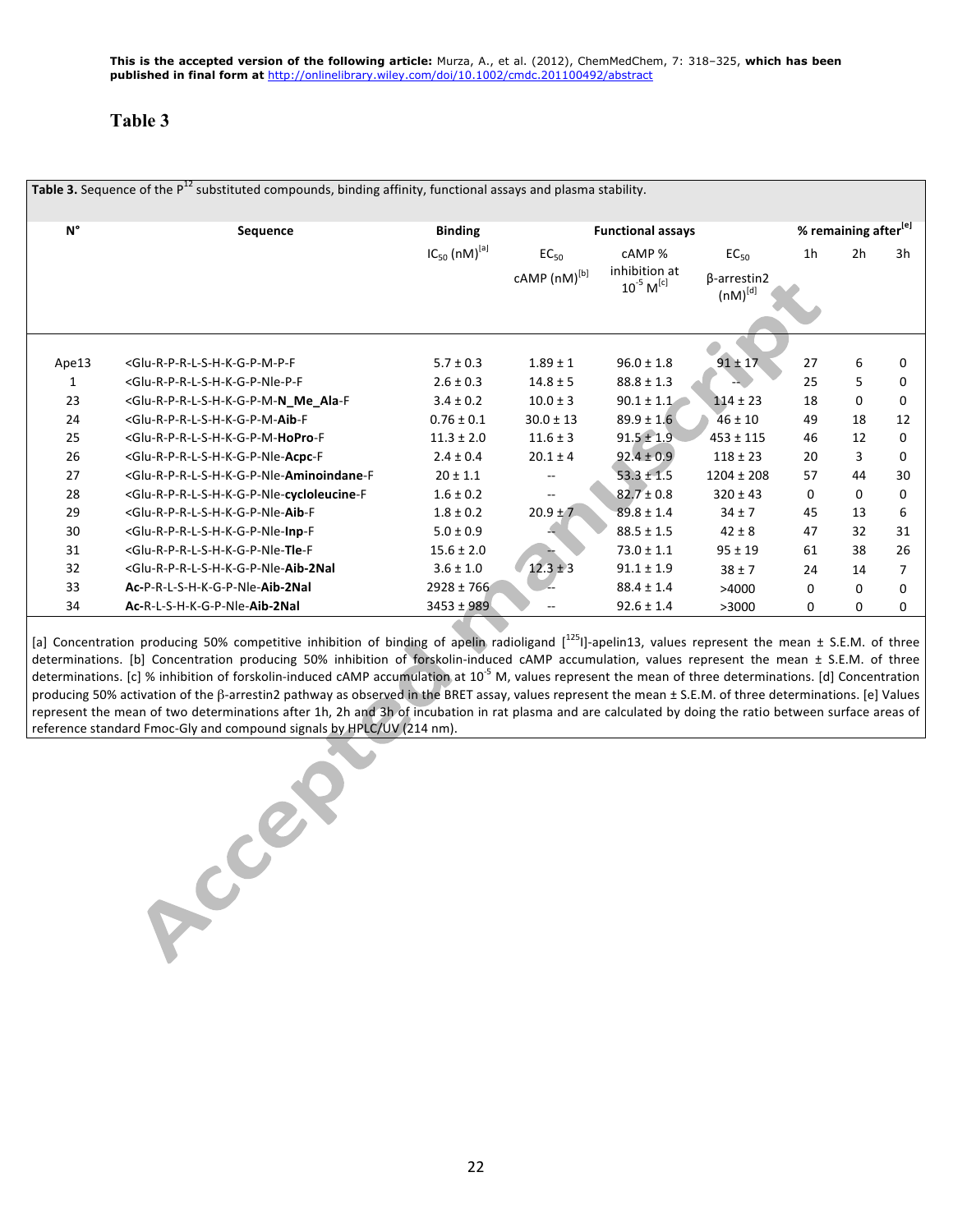| Table 4. Modification of the central portion of the peptide, binding affinity, functional assays and plasma stability. |                                                                                                                                                                                                                                                                                                                                                                                                                                                      |                                |                                          |                                                              |                                                 |                       |                |                  |  |  |
|------------------------------------------------------------------------------------------------------------------------|------------------------------------------------------------------------------------------------------------------------------------------------------------------------------------------------------------------------------------------------------------------------------------------------------------------------------------------------------------------------------------------------------------------------------------------------------|--------------------------------|------------------------------------------|--------------------------------------------------------------|-------------------------------------------------|-----------------------|----------------|------------------|--|--|
| $N^{\circ}$                                                                                                            | <b>Sequence</b>                                                                                                                                                                                                                                                                                                                                                                                                                                      | <b>Binding</b>                 | <b>Functional assays</b>                 |                                                              | % remaining after <sup>[e]</sup>                |                       |                |                  |  |  |
|                                                                                                                        |                                                                                                                                                                                                                                                                                                                                                                                                                                                      | $IC_{50}$ (nM) <sup>[a]</sup>  | EC <sub>50</sub><br>cAMP<br>$(nM)^{[b]}$ | cAMP %<br>inhibition<br>at 10 <sup>-6</sup> M <sup>[c]</sup> | $EC_{50}$<br>$\beta$ -arrestin2<br>$(nM)^{[d]}$ | 1h                    | 2 <sub>h</sub> | 3h               |  |  |
| Ape13<br>1                                                                                                             | <glu-r-p-r-l-s-h-k-g-p-m-p-f<br><glu-r-p-r-l-s-h-k-g-p-nle-p-f< td=""><td><math>5.7 \pm 0.3</math><br/><math>2.6 \pm 0.3</math></td><td><math>1.89 \pm 1</math><br/><math>14.8 \pm 5</math></td><td><math>96.0 \pm 1.8</math><br/><math>88.8 \pm 1.3</math></td><td><math>91 \pm 17</math></td><td>27<br/>25<sub>1</sub></td><td>6<br/>5</td><td>0<br/><math>\mathbf 0</math></td></glu-r-p-r-l-s-h-k-g-p-nle-p-f<></glu-r-p-r-l-s-h-k-g-p-m-p-f<br> | $5.7 \pm 0.3$<br>$2.6 \pm 0.3$ | $1.89 \pm 1$<br>$14.8 \pm 5$             | $96.0 \pm 1.8$<br>$88.8 \pm 1.3$                             | $91 \pm 17$                                     | 27<br>25 <sub>1</sub> | 6<br>5         | 0<br>$\mathbf 0$ |  |  |
| 35                                                                                                                     | <glu-r-p-r-l-(peg)<sub>4-P-Nle-P-F</glu-r-p-r-l-(peg)<sub>                                                                                                                                                                                                                                                                                                                                                                                           | $450 \pm 54$                   | $- -$                                    | $9.1 \pm 0.7$                                                |                                                 | 69                    | 25             | 14               |  |  |
| 36                                                                                                                     | <glu-r-p-r-l-(peg)<sub>6-P-F</glu-r-p-r-l-(peg)<sub>                                                                                                                                                                                                                                                                                                                                                                                                 | 13700 ± 2066                   | $\overline{\phantom{m}}$                 | $16.7 \pm 1.2$                                               |                                                 | 47                    | 32             | 25               |  |  |
| 37                                                                                                                     | <glu-r-p-r-l-p-nle-p-f< td=""><td><math>5400 \pm 889</math></td><td><math>- -</math></td><td><math>18.9 \pm 1.1</math></td><td></td><td>55</td><td>23</td><td>8</td></glu-r-p-r-l-p-nle-p-f<>                                                                                                                                                                                                                                                        | $5400 \pm 889$                 | $- -$                                    | $18.9 \pm 1.1$                                               |                                                 | 55                    | 23             | 8                |  |  |
| 38                                                                                                                     | <glu-r-p-r-l-a-a-a-a-p-nle-p-f< td=""><td><math>3742 \pm 398</math></td><td><math display="inline">- -</math></td><td><math>22.4 \pm 0.9</math></td><td></td><td>42</td><td>29</td><td>22</td></glu-r-p-r-l-a-a-a-a-p-nle-p-f<>                                                                                                                                                                                                                      | $3742 \pm 398$                 | $- -$                                    | $22.4 \pm 0.9$                                               |                                                 | 42                    | 29             | 22               |  |  |

[a] Concentration producing 50% competitive inhibition of binding of apelin radioligand  $[1^{25}]$ -apelin13, values represent the mean ± S.E.M. of three determinations. [b] Concentration producing 50% inhibition of forskolin-induced cAMP accumulation, values represent the mean ± S.E.M. of three determinations. [c] % inhibition of forskolin-induced cAMP accumulation at  $10^{-5}$  M, values represent the mean of three determinations. [d] Concentration producing 50% activation of the β-arrestin2 pathway as observed in the BRET assay, values represent the mean ± S.E.M. of three determinations. [e] Values represent the mean of two determinations after 1h, 2h and 3h of incubation in rat plasma and are calculated by doing the ratio between surface areas of reference standard Fmoc-Gly and compound signals by HPLC/UV (214 nm).

23